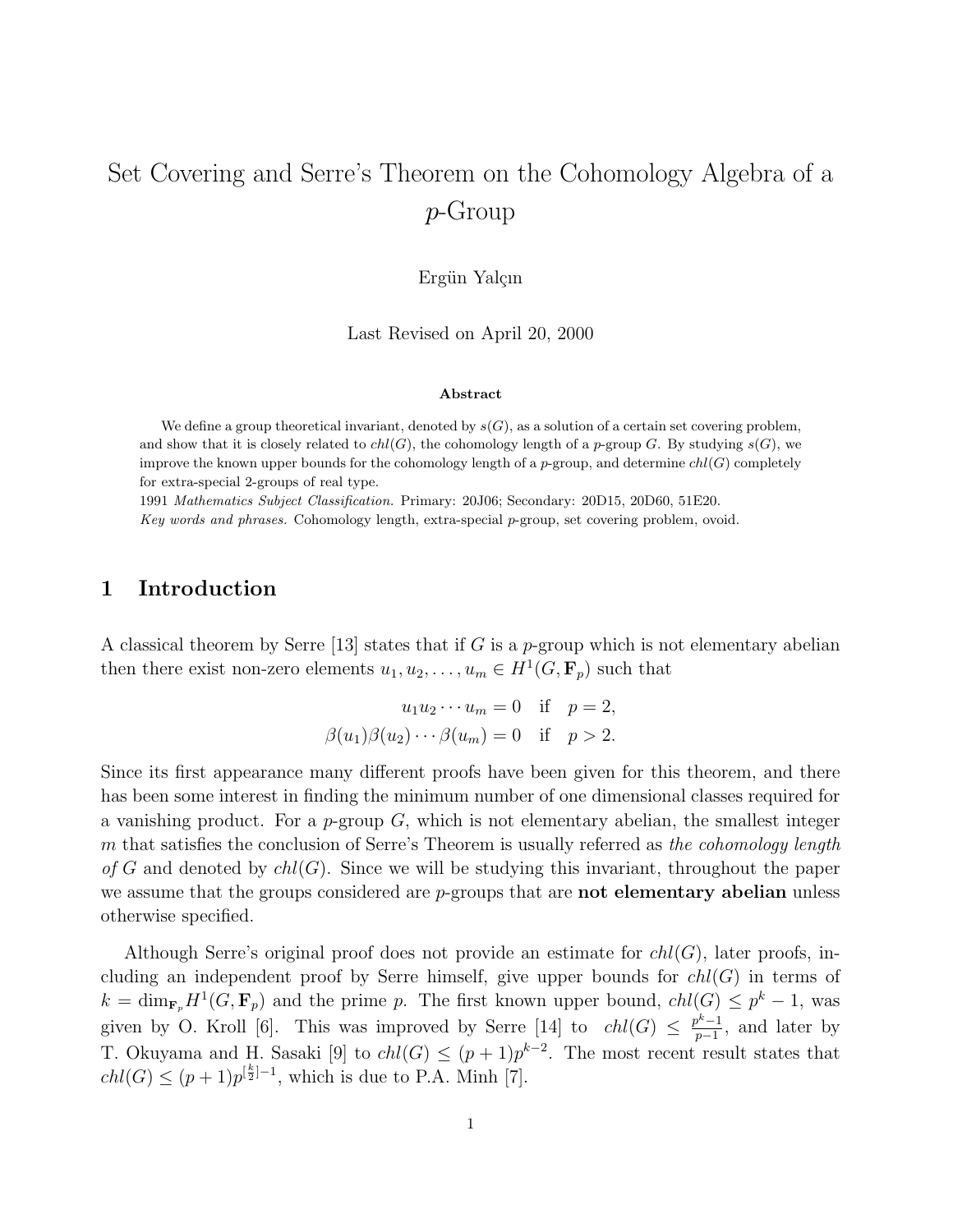In his proof of Serre's Theorem, P.A. Minh uses a detection theorem for extra-special  $p$ groups. We will exploit this theorem further to relate the cohomology length to a group theoretical and combinatorial invariant defined as follows: Let G be a p-group and S be a subset of G. We say S is a representing set if it includes at least one non-central element from each maximal elementary abelian subgroup of  $G$ . If  $G$  is not p-central, i.e., if there exists an element of order  $p$  which is not central, then one can always find a representing set for G. For a p-group G which is not p-central we define  $s(G)$  as the minimum cardinality of a representing set for G. To make our statements more general, we are using Quillen's definition of extra-special  $p$ -groups which only requires that the Frattini subgroup to be a cyclic group of order  $p$  (see Section 2 for properties of such groups.) We prove the following:

**Proposition 1.1.** If G is an extra-special p-group which is not p-central, then  $ch(G) \leq s(G)$ . Moreover, if G has self-centralizing maximal elementary abelian subgroups, then  $ch(G)$  $s(G).$ 

As a combinatorial problem computing  $s(G)$  is a set covering problem (See [3]) where the adjacency matrix has a very special form due to the special structure of extra-special  $p$ -groups. Although there exist algorithms to solve set covering problems, and they provide upper bounds for minimal order covering set, these results are too general and do not provide sufficiently sharp bounds in our case. Using some counting arguments for extra-special  $p$ -groups with a small number of generators, we find an upper bound for  $s(G)$ , and conclude:

**Theorem 1.2.** If G is a p-group and  $k = \dim_{\mathbf{F}_p} H^1(G, \mathbf{F}_p)$ , then  $ch(G) \leq p+1$  if  $k \leq 3$  and

$$
chl(G) \le (p^2 + p - 1)p^{\lceil \frac{k}{2} \rceil - 2} \quad \text{if} \quad k \ge 4.
$$

In Section 5, we calculate the invariant  $s(G)$  when G is an extra-special 2-group of real type, i.e., G is isomorphic to central product of  $D_8$ 's. We conclude:

**Theorem 1.3.** Let  $G_n$  be an extra-special 2-group isomorphic to an n-fold central product of  $D_8$ 's. Then,

$$
chl(G_n) = \begin{cases} 2^{n-1} + 1 & \text{if } n \le 4, \\ 2^{n-1} + 2^{n-4} & \text{if } n \ge 5. \end{cases}
$$

For an extra-special 2-group G, the invariant  $s(G)$  is equal to the minimum cardinality of a set of points that meets every maximal subspace of the associated quadric. Such sets are called sets closest to ovoids and were first introduced by K. Metsch [8]. By Metsch's calculations for elliptic quadrics, we determine  $s(G)$  for the corresponding family of extra-special 2-groups. We also do similar calculations for parabolic quadrics to complete the calculations of  $s(G)$  for extra-special 2-groups.

We conclude the paper with a discussion of open problems.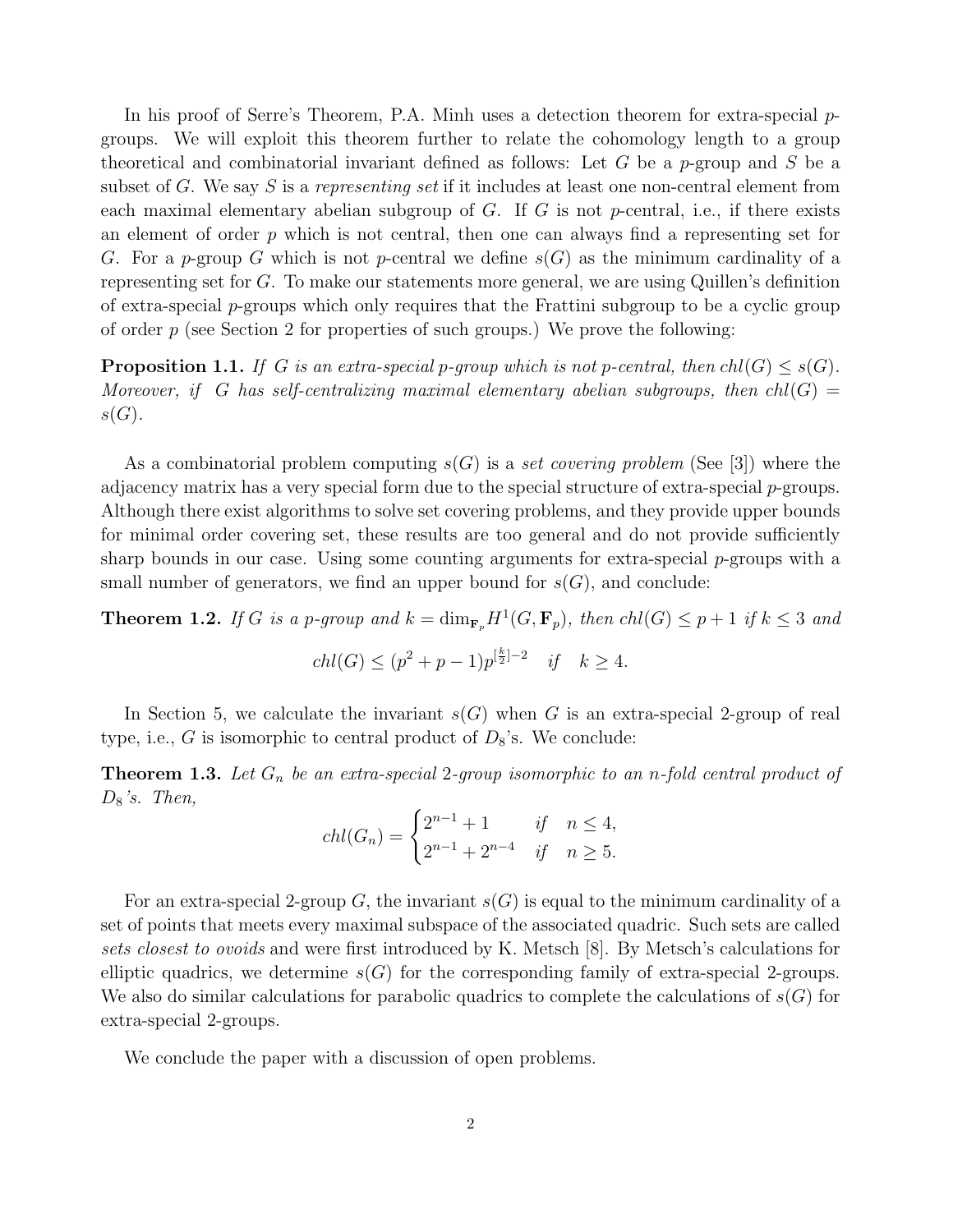Throughout the paper we use the following notations: For a group G, let  $Z(G)$ ,  $\Phi(G)$  and  $[G, G]$  denote the center, the Frattini subgroup and the commutator subgroup of G respectively. We write  $\mathbf{C}_G(g)$  for the centralizer of an element  $g \in G$ , and  $\mathbf{C}_S(g)$  for the set of elements in a set  $S \subseteq G$  that commutes with g. As it was mentioned before, we use Quillen's definition of extra-special  $p$ -groups since this is the form in which we have most of the cohomological information. Notice that this is different from usually accepted group theoretical definition of extra-special p-group where one must have  $\Phi(G) = [G, G] = Z(G)$ . Finally, all the cohomology groups in the paper are in  $\mathbf{Z}/p$  coefficients and they are simply denoted by  $H^*(G)$ .

Acknowledgments: I would like to thank Jonathan Pakianathan for many helpful conversations and especially for pointing out the references on ovoids. I am also greatful to Jon F. Carlson for his comments on the earlier version of this paper, and would like to acknowledge that some of the results in Section 3 were already known to him.

## 2 Properties of Extra-special  $p$ -Groups

Let G be an extra-special p-group. By this we mean that G fits into an extension

$$
1 \to \mathbf{Z}/p \to G \to V \to 1
$$

where V is a vector space over  $\mathbf{Z}/p$ . If  $G \cong G_0 \times \mathbf{Z}/p$  for some  $G_0 \subseteq G$ , then  $ch(G) = ch(G_0)$ and  $s(G) = s(G_0)$ . Hence, without loss of generality we can assume that G has no proper direct factors. It follows that if G is represented by the extension class  $\alpha \in H^1(V)$ , then there exists a basis such that  $\alpha$  is in one of the following forms (See [7]):

| -for $p = 2$ and $k = 2n$ :     | (a) $x_1y_1 + x_2y_2 + \cdots + x_ny_n$                 |
|---------------------------------|---------------------------------------------------------|
|                                 | (b) $x_1^2 + y_1^2 + x_1y_1 + x_2y_2 + \cdots + x_ny_n$ |
| -for $p = 2$ and $k = 2n + 1$ : | (c) $x_0^2 + x_1y_1 + x_2y_2 + \cdots + x_ny_n$         |
| -for $p > 2$ and $k = 2n$ :     | (d) $x_1y_1 + x_2y_2 + \cdots + x_ny_n$                 |
|                                 | (e) $\beta(x_1) + x_1y_1 + x_2y_2 + \cdots + x_ny_n$    |
| -for $p > 2$ and $k = 2n + 1$ : | (f) $\beta(x_0) + x_1y_1 + x_2y_2 + \cdots + x_ny_n$    |

where  $k = \dim_{\mathbf{Z}_p} V$ . From this it is easy to see that every maximal elementary abelian subgroup of G is of rank n when  $\alpha$  is in the form (b) and  $n+1$  otherwise. Observe also that if G is of the form (a) or (d), then  $\mathbf{C}_G(E) = E$  for every maximal elementary abelian subgroup  $E \subseteq G$ . It is well known that when G is an extra-special p-group of type (e) or  $(f)$ , then  $ch(G) \leq p$  (see page 107 in [1].) Therefore, we can ignore these cases and assume that all the extra-special p-groups are in one of the forms  $(a) - (d)$ .

Let  $\{a_1, \ldots, a_n, b_1, \ldots, b_n\}$  be a set of generators of G satisfying  $x_i(a_k) = \delta_{i,k}$  and  $y_i(b_k) =$  $\delta_{i,k}$  with  $\delta$  being the Kronecker symbol (when k is odd, we take  $\{a_0, a_1, \ldots, a_n, b_1, \ldots, b_n\}$  as a set of generators.) Let  $G_m$  denote the subgroup generated by  $\{a_i, b_i \mid i \leq m\}$ , then  $G_m$  is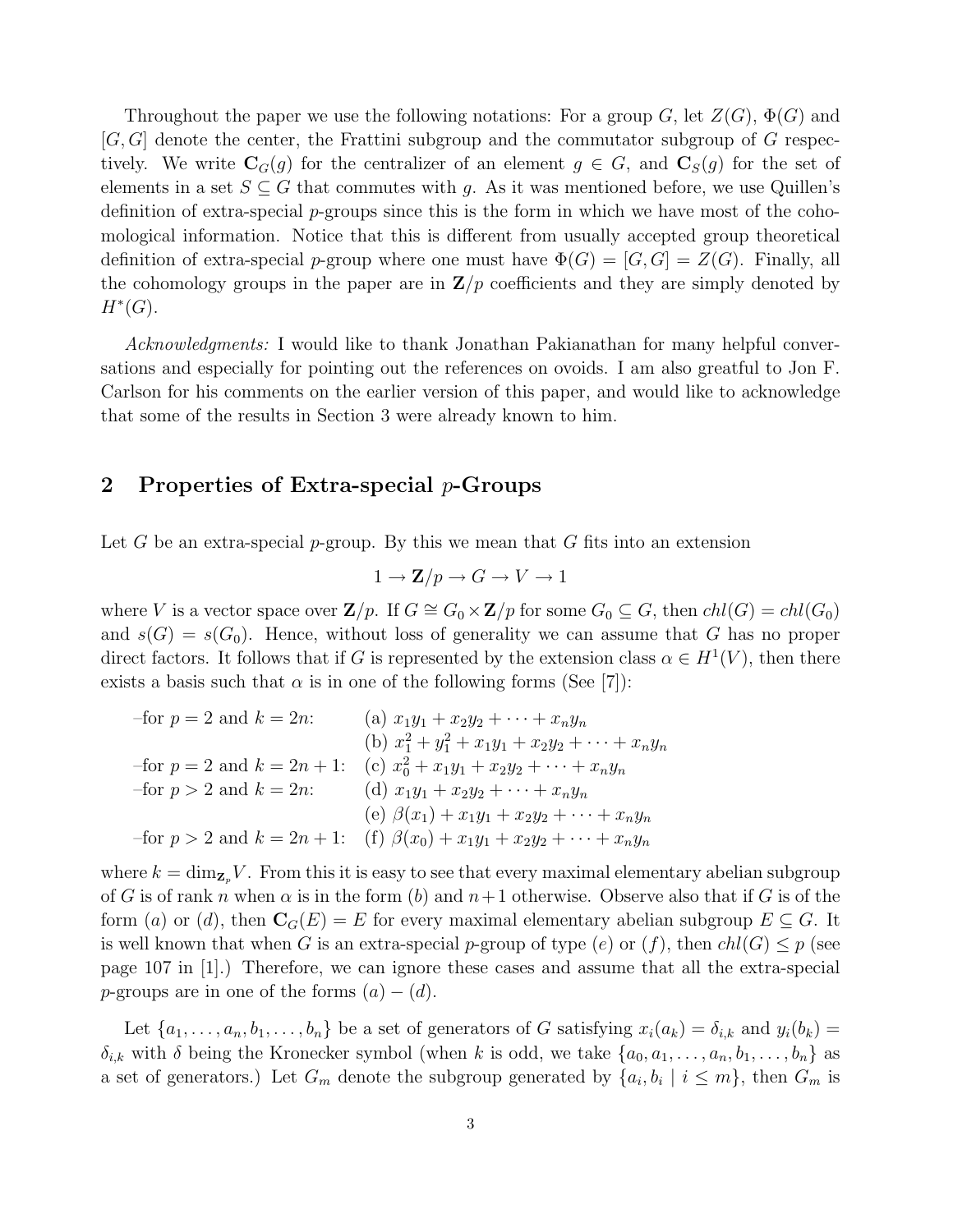isomorphic to the central product  $G_{m-1} * \langle a_m, b_m \rangle$ . In general, when G is an extra-special group with  $k = 2n$  or  $2n + 1$ , we write  $G = G_n$  for convenience.

In the following sections we use some counting arguments involving the number of maximal elementary abelian subgroups of  $G_n$ . We do this calculation here (See also [12] or [5]):

**Lemma 2.1.** Let  $t(G_n)$  denote the number of maximal elementary abelian subgroups of  $G_n$ . Then for each of the cases listed above, we have

(a) 
$$
t(G_n) = \prod_{i=1}^n (2^{i-1} + 1)
$$
,   
\n(b)  $t(G_1) = 1$ ,  $t(G_n) = \prod_{i=2}^n (2^i + 1)$  for  $n \ge 2$ ,  
\n(c)  $t(G_n) = \prod_{i=1}^n (2^i + 1)$ ,   
\n(d)  $t(G_n) = \prod_{i=1}^n (p^i + 1)$ .

*Proof.* It is easy to verify the value of  $t(G_1)$  for each case, so we can assume  $n \geq 2$ . Consider the set of pairs  $(E, g)$  where E is a maximal elementary abelian subgroup of  $G_n$  and g is an element in E which is not central. It is easy to see that the order of this set is  $t(G_n) \cdot (|E| - p)$ . On the other hand, we can count this set starting from non-central elements of order  $p$ . Observe that if g is an element of order p that is not central, then the centralizer  $\mathbf{C}_G(g)$  is isomorphic to  $G_{n-1} \times \mathbf{Z}/p$  where  $G_{n-1} \subseteq G_n$  is the subgroup generated by  $\{a_i, b_i \mid i \leq n-1\}$ . So, g is included in exactly  $t(G_{n-1})$  maximal elementary abelian subgroups. If  $\mu(G_n)$  is the number of elements in  $G_n$  of order less than equal to p, then the order of above set is equal to  $(\mu(G_n)-p) \cdot t(G_{n-1})$ . Setting the results of two different ways of counting equal, we find that  $t(G_n)/t(G_{n-1}) = (\mu(G_n) - p)/(|E| - p).$ 

In the case of  $(d)$ ,  $\mu(G_n) = p^{2n+1}$  and  $|E| = p^{n+1}$ . Hence,

$$
\frac{t(G_n)}{t(G_{n-1})} = \frac{p^{2n+1} - p}{p^{n+1} - p} = p^n + 1,
$$

therefore  $t(G_n) = (p^n + 1)(p^{n-1} + 1) \cdots (p+1)$ . For  $p = 2$ , we need to calculate  $\mu(G_n)$  since its value is not obvious. We do this by using a recursive relation:

Observe that  $G_n$  is covered by  $a_nG_{n-1}$ ,  $eG_{n-1}$ ,  $b_nG_{n-1}$  and  $a_nb_nG_{n-1}$  which are the cosets of the subgroup  $G_{n-1}$ . Therefore we have

$$
\mu(G_n) = 3\mu(G_{n-1}) + (|G_{n-1}| - \mu(G_{n-1}))
$$

from which we obtain

$$
\mu(G_n) = 2^{n-1}\mu(G_1) + 2^{n-2}(2^{n-1} - 1)|G_1|
$$

for all  $n \geq 2$ . Substituting the values of  $\mu(G_1)$  and  $|G_1|$  for each case, we find that  $\mu(G_n)$  $2^{2n} + 2^n$  in the case of (a),  $\mu(G_n) = 2^{2n} - 2^n$  for  $n \ge 2$  in the case of (b), and  $\mu(G_n) = 2^{2n+1}$ in the case of (c). Using these we obtain the values of  $t(G_n)$  as listed in the lemma.  $\Box$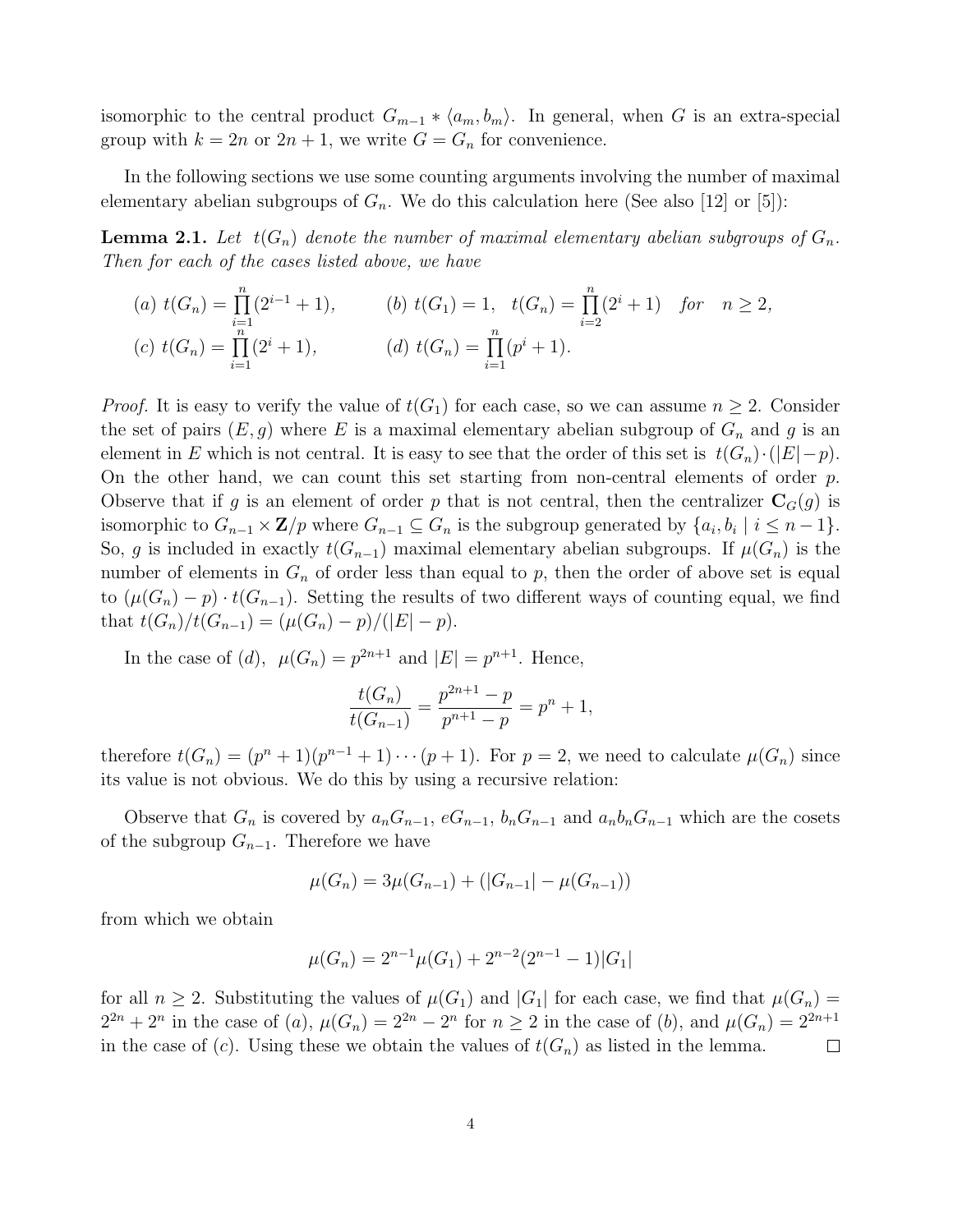**Lemma 2.2.** Let  $E_r \subseteq G_n$  be an elementary abelian subgroup of rank  $r \lt r k(G_n)$ . Then, the number of maximal elementary abelian subgroups in  $G_n$  that include  $E_r$  is equal to  $t(G_{n-r+1}),$ where  $G_{n-r+1} \subseteq G_n$  is the subgroup generated by  $\{a_i, b_i \mid i \leq n-r+1\}$ .

*Proof.* If E is a maximal elementary abelian subgroup that includes  $E_r$ , then  $E \subseteq \mathbf{C}_G(E_r) \cong$  $(E_r/\Phi(G)) \times G_{n-r+1}$ . Hence, maximal elementary abelian subgroups that include  $E_r$  are in one to one correspondence with maximal elementary abelian subgroups of  $G_{n-r+1}$ .  $\Box$ 

# 3 Representing Sets

In this section we discuss the notion of representing sets and prove Proposition 1.1.

**Definition 3.1.** Let G be a p-group, and S be a subset of G. We say S is a representing set for G if  $S \cap (E - Z(G)) \neq \emptyset$  for every maximal elementary abelian subgroup  $E \subseteq G$ .

If G is a p-group which is not p-central, i.e. it has an element of order p which is not central, one can always find a representing set for  $G$ . For a p-group  $G$  which is not p-central we define  $s(G)$  as the minimum of cardinalities of representing sets for G. This restriction does not affect our results, since we will be working with extra-special  $p$ -groups and the only p-central p-group in this class is the group of unit quaternions  $Q_8$  which is known to have cohomology length 3. We also would like to note that when  $p$  is odd,  $p$  central groups have rather small cohomology length:

**Proposition 3.2.** If p is an odd prime and G is a p-central p-group, then  $ch(G) \leq p$ .

*Proof.* We will be using two well known facts about the cohomology length of a  $p$ -group (for further information on Serre's theorem see [1], [2], or [4]). If L is a factor group of a p-group G, i.e.  $L \cong G/N$  for some normal subgroup  $N \subseteq G$ , then  $chl(G) \leq chl(L)$ . This is a direct consequence of the fact that if  $\pi$  is the quotient map  $G \to L = G/K$ , then the induced map  $\pi^*: H^1(L) \to H^1(G)$  is injective. Also recall that the cohomology length of an extra-special p-group of type  $(e)$  or type  $(f)$  is known to be less than p. Therefore, to prove the result we only need to show that a p-central p-group  $(p \text{ is odd})$  which is not elementary abelian always has a factor group isomorphic to an extra-special  $p$ -group of exponent  $p^2$ .

Let G be a p-central p-group where p is an odd prime. Recall that a p-central group is a group where every element of order  $p$  is central. So, it has a unique maximal elementary abelian subgroup. Moreover, when  $p$  is odd, taking the quotient with the maximal elementary abelian subgroup gives again a *p*-central *p*-group. So, if E is the maximal elementary abelian subgroup of G and if the quotient group  $G/E$  is not elementary abelian, then G will have the desired factor group by induction. Thus we can assume  $G/E$  is elementary abelian. Furthermore, we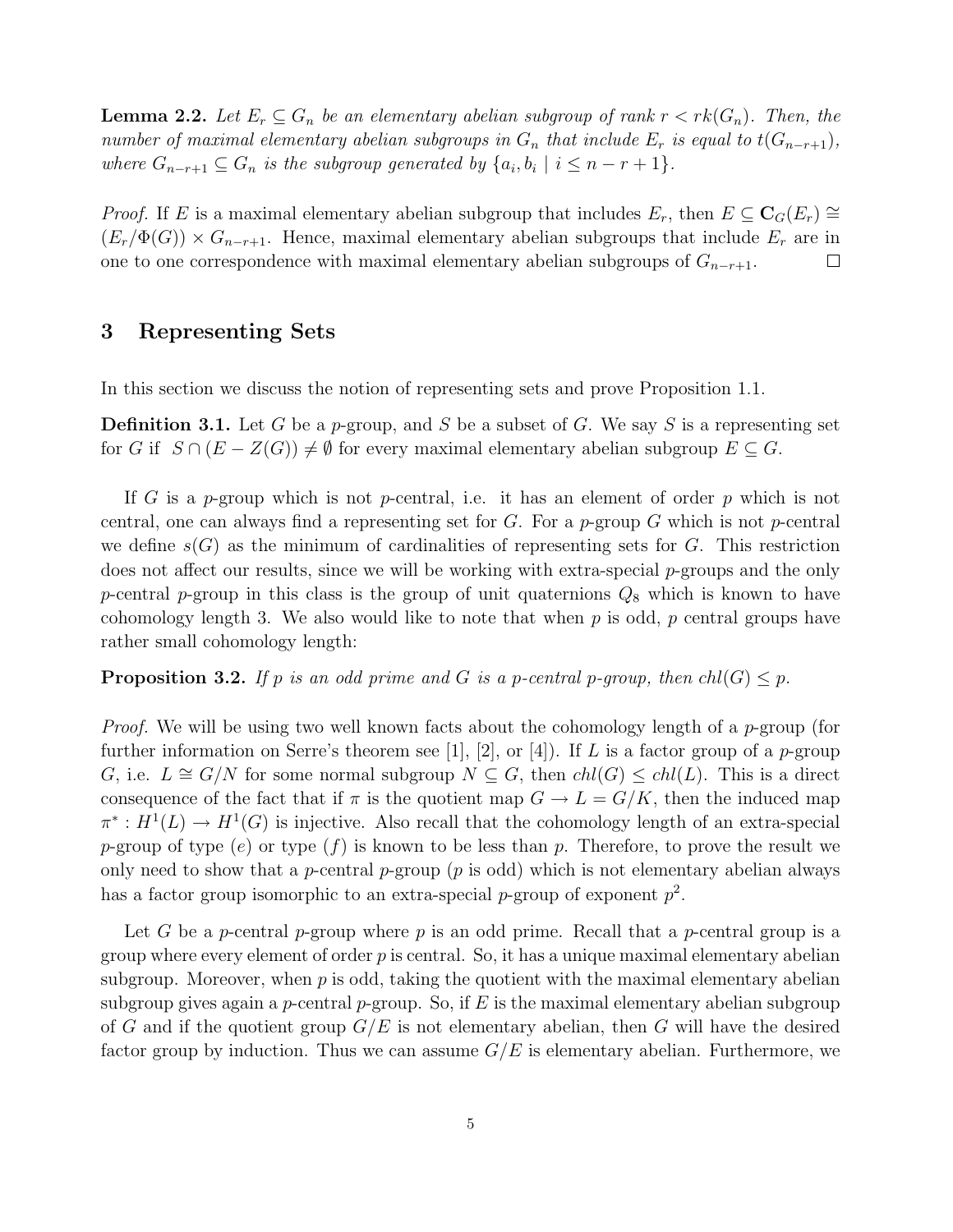can assume that the Frattini subgroup  $\Phi(G)$  is equal to E, because otherwise  $G \cong G_0 \times \mathbb{Z}/p$ for some *p*-central subgroup  $G_0 \subseteq G$ . Again the result follows by induction.

Now, since the group G itself is not elementary abelian, the subgroup of  $G^p \subseteq G$  generated by the pth powers is nontrivial and it is included in  $\Phi(G) = E$ . Let M be a maximal subgroup of E that does not include  $G^p$ . Then, the factor group  $G/M$  is an extra-special p-group (possibly abelian) of exponent  $p^2$ . So, the proof is complete.  $\Box$ 

Remark 3.3. The conclusion of Proposition 3.2 is not true for 2-central groups. The simplest example is the case  $G = Q_8$  where the group is 2-central but the cohomology length is equal to 3.

We now quote an important detection theorem for the cohomology of extra-special p-groups. Let  $\mathcal{E}A_G$  be the set of all maximal elementary abelian subgroups of G, and let H  $(G)$  denote the subalgebra of  $H^*(G)$  generated by one dimensional classes when  $p = 2$  and Bocksteins of one dimensional classes when  $p > 2$ .

Theorem 3.4 (Quillen [12], Tezuka-Yagita [15]). The map

$$
\prod_{E \in \mathcal{E} \mathcal{A}_G} \text{res}_{E}^G : \ \mathcal{H}(G) \to \prod_{E \in \mathcal{E} \mathcal{A}_G} H^*(\mathbf{C}_G(E))
$$

is an injection.

Now, we introduce some notation: Given an element  $s \in G - Z(G)$ , we can define an homomorphism  $\Psi_s: G \to Z/p$  by letting  $\Psi(g) = [s,g]$  for all  $g \in G$ . Since  $H^1(G) \cong$ Hom $(G, Z/p)$ , the homomorphism  $\Psi$  uniquely defines a one dimensional cohomology class which we will denote by  $u_s$ . Note that  $u_s$  satisfies the property  $\mathbf{C}_G(s) = \text{ker } u_s$ . For simplicity, let  $v_s$  denote  $\beta(u_s)$  when p is odd and  $u_s$  when  $p=2$ .

**Lemma 3.5.** If S is a representing set for an extra-special p-group  $G$  which is not p-central, then  $\sigma =$  $\frac{1}{\sqrt{2}}$ s∈S  $v_s = 0$  in  $H^*(G)$ . Hence, chl $(G) \leq s(G)$ .

*Proof.* Let S be a representing set for G. For every  $E \in \mathcal{E}\mathcal{A}_G$ , there exists a non-central element  $s \in S$  such that  $s \in E$ , i.e.,  $\mathbf{C}_G(E) \subseteq \mathbf{C}_G(s) = \text{ker } u_s$ . Therefore,

$$
\operatorname{res}^G_{\mathbf{C}_G(E)} v_s = \operatorname{res}^{\mathbf{C}_G(s)}_{\mathbf{C}_G(E)} \operatorname{res}^G_{\mathbf{C}_G(s)} v_s = 0.
$$

Thus  $res_{\mathbf{C}_G(E)}^G \sigma = 0$  for every  $E \in \mathcal{E}A_G$ . Applying Theorem 3.4, we obtain  $\sigma = 0$ .  $\Box$ 

**Remark 3.6.** In fact, Lemma 3.5 holds for a larger class of groups. Let G be a  $p$ -group which is not p-central. Suppose that G satisfies the above detection theorem, for example,  $G$  is such that  $H^*(G)$  is Cohen-Macaulay. If S is a representing set for G, then for every  $s \in S$  we can find a one dimensional class  $u_s$  such that  $\mathbf{C}_G(s) \subseteq \text{ker } u_s$ . As in the proof of Lemma 3.5, we mid a one dimensional class  $u_s$  such that  $C_G(s)$ <br>can conclude  $\prod v_s = 0$ . Hence,  $chl(G) \leq s(G)$ . s∈S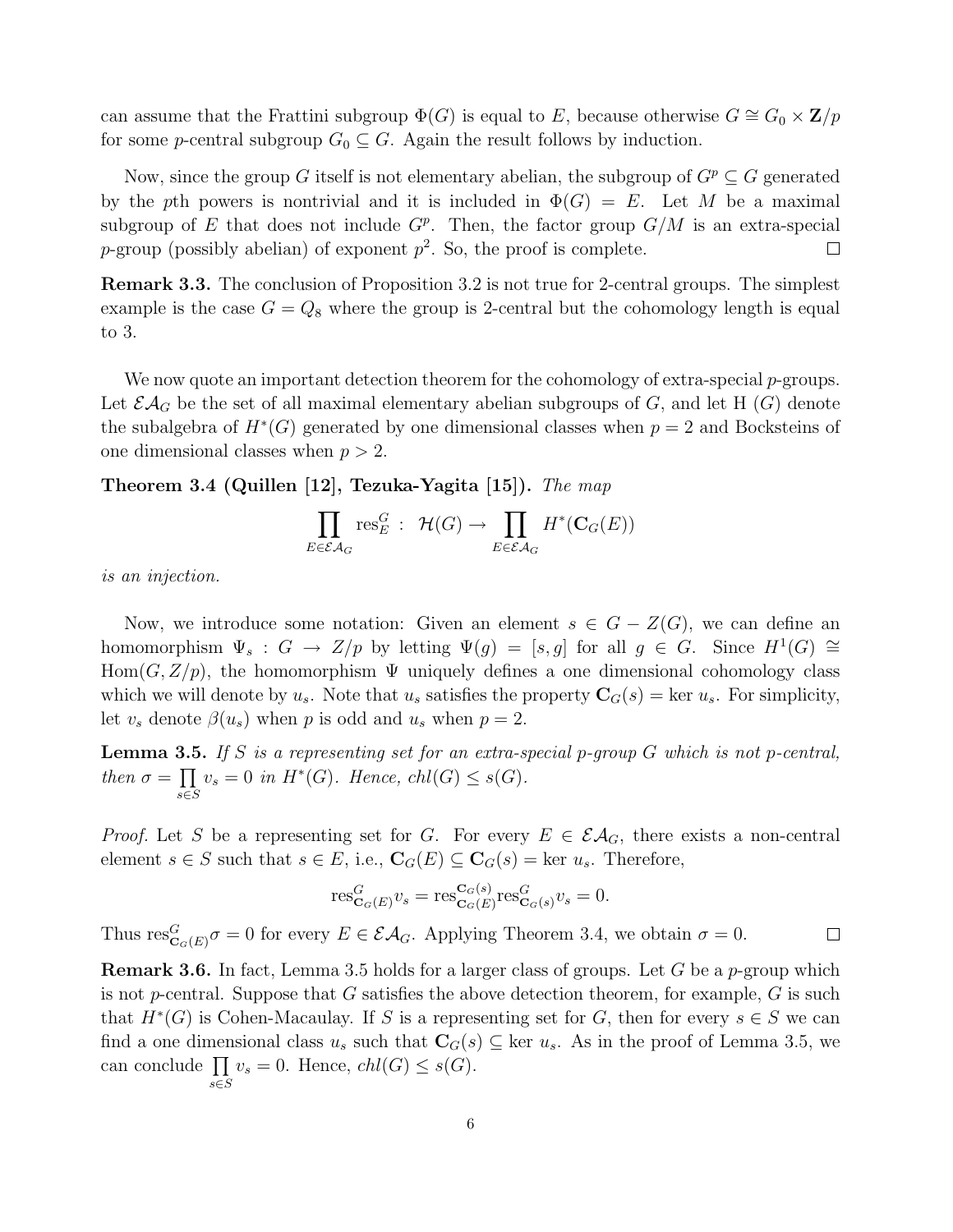If G is an extra-special p-group of type  $(a)$  or  $(d)$ , we will prove conversely that given a vanishing product of  $m$  one dimensional classes (respectively vanishing product of Bocksteins of m one dimensional classes when  $p$  is odd), one can find a representing set of order less than m. For this we first observe that if G is an extra-special p-group of type  $(a)$  or  $(d)$ , and if M is an index p subgroup of G, then  $|Z(M)| > |Z(G)|$ , i.e. there is an element  $g \in G - Z(G)$ such that  $M = \mathbf{C}_G(g)$ . So, for every  $u \in H^1(G, \mathbf{F}_p)$  there is a non-central element  $g \in G$  such that  $C_G(g) = \text{ker } u$ . As above, let  $v_i$  denote  $\beta(u_i)$  when p is odd and  $u_i$  when  $p = 2$ .

**Lemma 3.7.** Let G be an extra-special p-group of the form (a) or (d). Let  $\{u_1, u_2, \ldots, u_m\}$ be a set of nonzero classes in  $H^1(G)$ , and  $S = \{g_1, ..., g_m\}$  be a set of corresponding noncentral group elements which satisfy  $\mathbf{C}_G(g_i) = \text{ker } u_i$  for  $i = 1, ..., m$ . If  $\sigma =$  $\frac{m}{1}$  $i=1$  $v_i = 0$ , then S is a representing set for G. Hence,  $s(G) \leq chl(G)$ .

*Proof.* Take an element  $E \in \mathcal{EA}_G$ . Note that the images of  $v_i$  under the restriction map res<sub>E</sub>:  $\frac{m}{\sqrt{2}}$  $H^*(G) \to H^*(E)$  lie in the polynomial subalgebra of  $H^*(E)$ . Thus,  $res_E^G \sigma =$  $res_E^G v_i = 0$  $i=1$ implies that res<sup>G</sup>  $v_i = 0$  for some i. It follows that  $E \subseteq \text{ker } u_i = \mathbb{C}_G(g_i)$ , and hence,  $g_i \in \mathbf{C}_G(E) = \overline{E}$ . Since this is true for all  $E \in \mathcal{E}A_G$ , we conclude that S is a representing set.  $\Box$ 

 $\Box$ 

Proof of Proposition 1.1. Follows from Lemma 3.5 and Lemma 3.7.

Remark 3.8. Another obvious choice for a definition of a representing set is the one that requires the set to include at least one non-central element from each maximal abelian subgroup. For any non-abelian  $p$ -group  $G$ , we can always find a set that represents maximal abelian subgroups, so we can define  $sA(G)$  as the order of smallest such set in G. Using Minh's arguments in [7], one can show that  $ch(G_n) \leq sA(G_n)$ . However, in the case of a extra-special 2-group of type  $(a)$ , this gives a weaker upper bound. For example in the case of  $G = D_8$ ,  $chl(G) = s(G) = 2$  but  $sA(G) = 3$ . In general the following relations are known for each type:

- (a)  $chl(G) = s(G) < sA(G)$ ,
- (b)  $chl(G) \leq sA(G) \leq s(G)$ ,
- (c)  $chl(G) \leq s(G) = sA(G)$ .

We conclude this section with some examples of representing sets from which we obtain some of the previously known upper bounds for  $ch(G)$ . In all the examples below, G is an extra-special p-group which is not p-central, and  $k = \dim_{\mathbf{F}_p} H^1(G)$ .

**Example 3.9.** For every nontrivial cyclic subgroup  $C \subseteq G/\Phi(G)$ , choose an element  $q \in G$ such that the image of  $g$  under quotient map generates  $C$ . Let  $S$  be the set of all chosen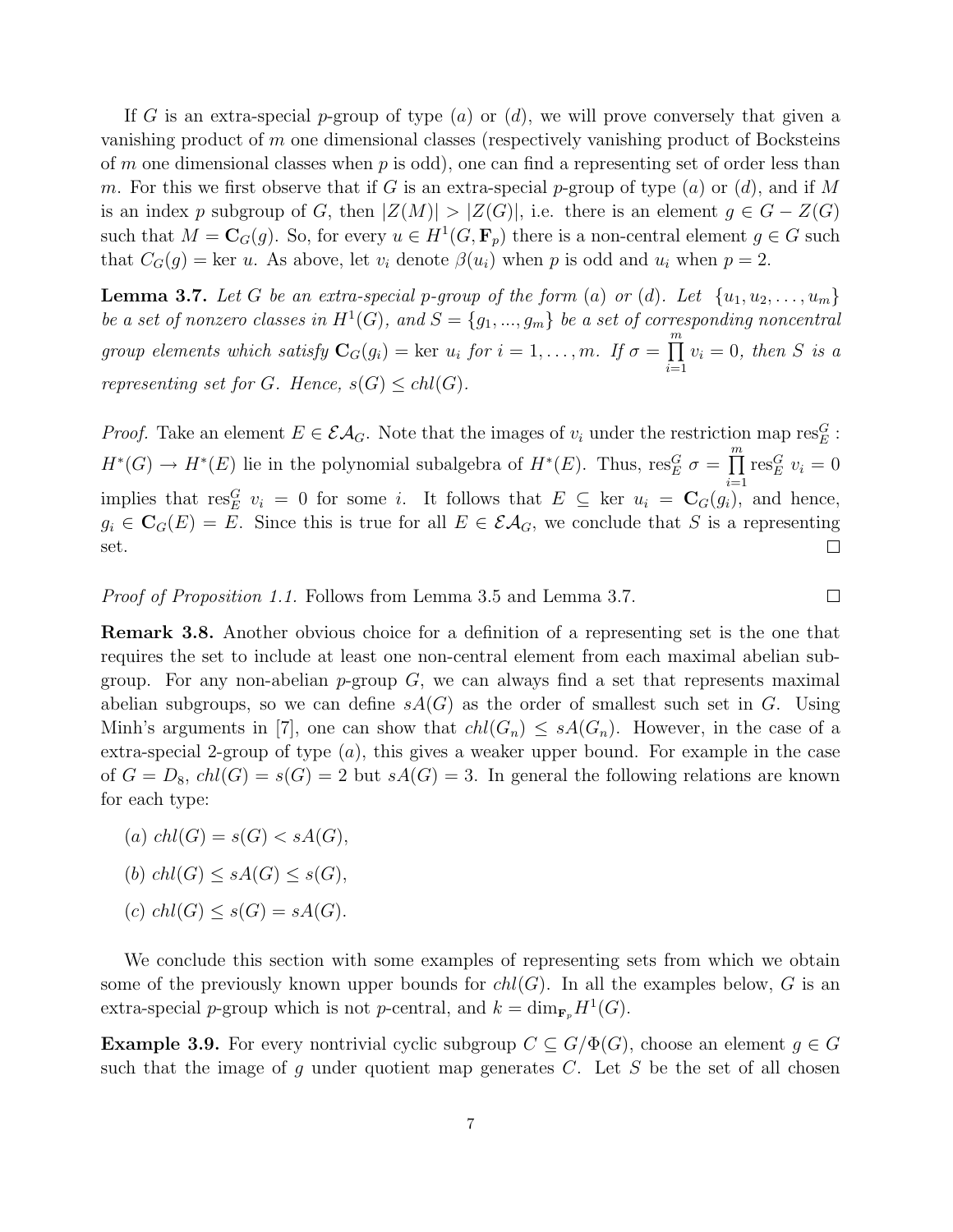elements. It is easy to see that every maximal elementary abelian subgroup includes a subgroup of the form  $\langle \Phi(G), q \rangle$  for some noncentral element  $q \in G$ . Hence S is a representing set. Since the set  $S$  is in one to one correspondence with the projective space of the vector space  $V = G/\Phi(G)$ , we obtain Serre's upper bound:  $chl(G) \leq |S| \leq |P(V)| = \frac{p^k-1}{n-1}$  $\frac{p^{\kappa}-1}{p-1}$ .

**Example 3.10.** Let  $H \subseteq G$  be an index  $p^2$  subgroup of G such that  $rk(H) = rk(G) - 1$ . Let S be as in the previous example, and  $S' = S \cap (G - H)$ . Since every maximal elementary abelian subgroup includes at least one element from  $G - H$ , it includes a subgroup of the form  $\langle \Phi(G), g \rangle$  for some  $g \in G - H$ . Hence S' is a representing set. This gives Okuyama and Sasaki's bound:  $chl(G) \leq |S'| = (p^{k+1} - p^{k-1})/(p^2 - p) = (p+1)p^{k-2}$ .

Example 3.11. Minh's upper bound was obtained using maximal abelian subgroups. So, we will construct a set that represents maximal abelian subgroups. Let A be a maximal abelian subgroup in  $G_n$  and A' be an index p subgroup of A that includes the center. We form S by picking one non-central element from each abelian subgroup of the form  $\langle g, Z(G_n) \rangle$  where  $Z(G)$  is the center of  $G_n$  and g is an element in  $\mathbf{C}_G(A') - A'$ . It is easy to see that every maximal abelian subgroup has a nonempty intersection with  $\mathbf{C}_G(A') - A'$ , so S is a set that represents maximal elementary abelian subgroups. This gives Minh's upper bound:

$$
chl(G) \le |S| \le (p^2 - 1)|A'|/(p - 1)|Z(G)| = (p + 1)p^{\lfloor \frac{k}{2} \rfloor - 1}.
$$

# 4 Proof of Theorem 1.2

In this section we prove Theorem 1.2 stated in the introduction. We continue to use the notation introduced in Section 2. In particular,  $G_n$  denotes an extra-special group with  $k = 2n$  or  $k = 2n + 1$  with a basis  $\{a_i, b_i \mid i \leq n\}$  chosen as in Section 2. For every  $m \leq n$ ,  $G_m \subseteq G_n$  denotes the subgroup generated by  $\{a_i, b_i \mid i \leq m\}.$ 

Lemma 4.1.  $s(G_2) \leq p^2 + p - 1$ .

Proof. For each case listed in Section 2, we show that there is a representing set of order less than  $p^2 + p - 1$  by using the calculations done for  $t(G_2)$  in Lemma 2.1.

(a) Let  $S = \{a_1, b_1, a_1b_1a_2b_2\}$ . Every element in S is included in  $t(G_1) = 2$  maximal elementary abelian subgroups. Since elements in  $S$  are pairwise non-commuting, there are no maximal elementary abelian subgroups that include two elements in  $S$ . So, elements in  $S$  represent 6 distinct maximal elementary abelian subgroups. Since  $t(G_2) = 6$ , we conclude that S is a representing set.

(b) In this case there are only 5 maximal elementary abelian subgroups which are  $\langle a_2, c \rangle, \langle b_2, c \rangle$ ,  $\langle a_1a_2b_2, c \rangle$ ,  $\langle a_1b_1a_2b_2, c \rangle$ , and  $\langle b_1a_2b_2, c \rangle$ . Hence, the set  $S = \{a_2, b_2, a_1a_2b_2, a_1b_1a_2b_2, b_1a_2b_2\}$  is a representing set.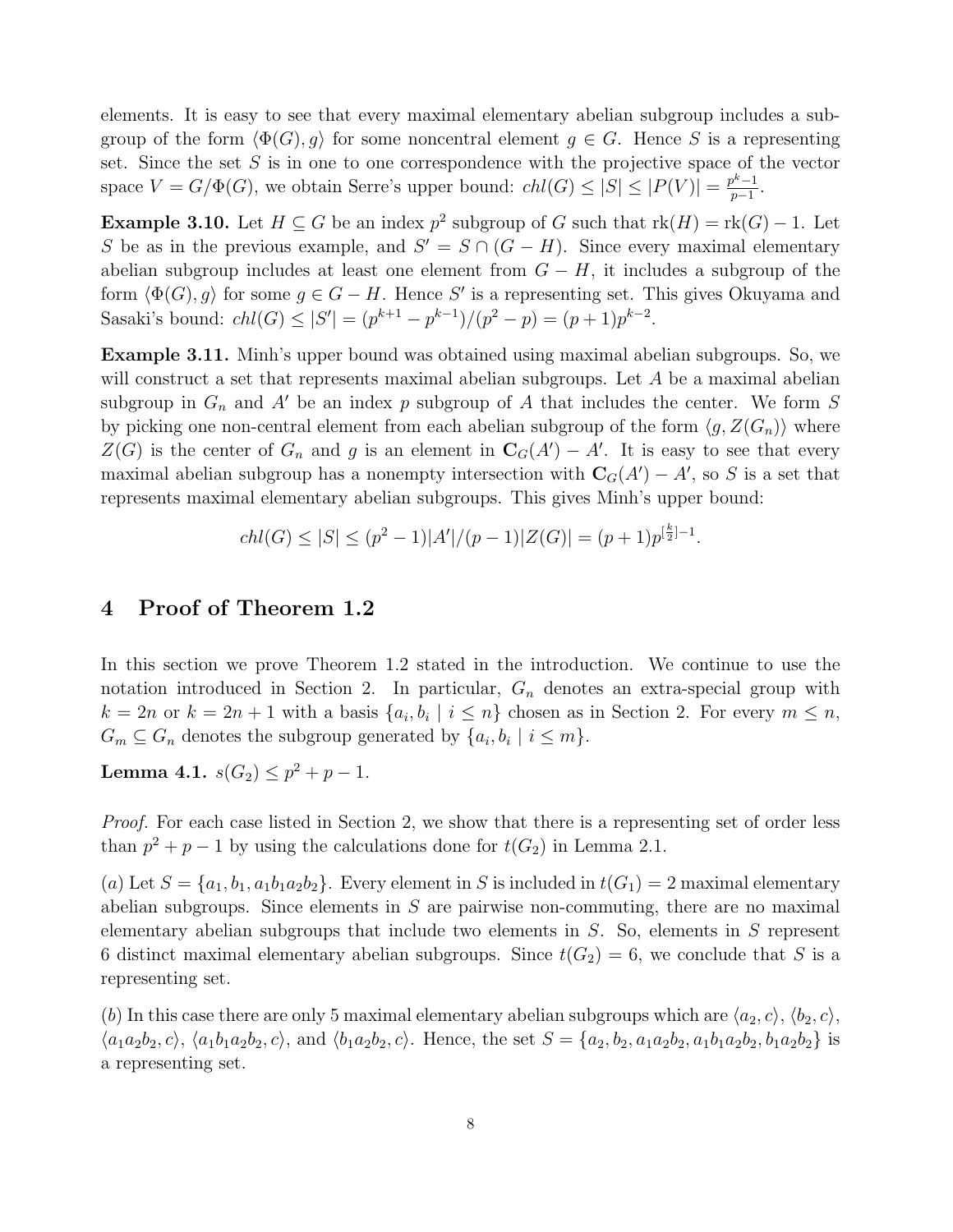(c) Let  $S = \{a_1, b_1, a_0a_1b_1a_2, a_0a_1b_1b_2, a_1b_1a_2b_2\}$ . Each element  $s \in S$  represents  $t(G_1) = 3$ maximal elementary abelian subgroups. The elements in  $S$  are chosen in such a way that they are pairwise non-commuting. Therefore, neither of the two appears in the same maximal elementary abelian subgroup, thus  $S$  represents a total of 15 distinct maximal elementary abelian subgroups. But, this is all there is since  $t(G_2) = (2^2 + 1)(2 + 1) = 15$ . So, S is a representing set.

(d) For each nontrivial element in  $G_1/\Phi(G_1)$  we choose a representative in  $G_1$  and form the set  $S_1$ . Now let  $S_2 = \{a_2^i b_2 \mid i = 0, 1, ..., (p-1)\}$ , and  $S = a_2 S_1 \cup S_2$ . It is clear that  $|S| = |S_1| + |S_2| = p^2 + p - 1$ . Let E be a maximal elementary abelian subgroup of  $G_2$ . If  $E \cap S_2 = \emptyset$ , then there is an element  $g \in E$  that commutes with none of the elements in  $S_2$ . Since the centralizers of elements in  $\{a_2\} \cup S_2$  cover G, the element g lies in  $\mathbf{C}_G(a_2) - G_1 = a_2 G_1$ . Therefore  $\langle g, \Phi(G) \rangle \cap S_1 \neq \emptyset$ . Hence S is a representing set. (It is possible to reach the same conclusion through a counting argument.  $S_1$  divides into  $p + 1$ subsets where each subset represents  $[1 + p(p-1)]$  maximal elementary abelian subgroups, and each element in  $S_2$  represents  $p+1$  maximal elementary abelian subgroups. So, we get a total of  $(p+1)[1+p(p-1)] + p(p+1) = (p^2+1)(p+1)$  distinct maximal elementary abelian subgroups represented which are all there is in  $G_2$ .)  $\Box$ 

Lemma 4.2.  $s(G_n) \leq p \cdot s(G_{n-1})$  for  $n \geq 3$ .

*Proof.* Let S' be a representing set for  $G_{n-1}$  with  $|S'| = s(G_{n-1})$ . Set  $S = \{a_n^i s | s \in S', i =$  $0, 1, \ldots, (p-1)$ . Let E be a maximal elementary abelian subgroup of  $G_n$ . If  $E \cap G_{n-1}$  is a maximal elementary abelian subgroup of  $G_{n-1}$ , then E is represented by S' and hence by S. Otherwise  $E = \langle E', a_n x, b_n y \rangle$  for some  $x, y \in G_{n-1}$  where  $E' \subseteq G_{n-1}$  is an elementary abelian subgroup of rank  $n-1$ . Observe that  $\langle E', x \rangle$  is a maximal elementary abelian subgroup of  $G_{n-1}$ , so there is an  $s \in S'$  which represents  $\langle E', x \rangle$ . Then,  $a_n^i s \in E$  for some i and hence  $S \cap (E - Z(G)) \neq \emptyset$ . Thus, S is a representing set for  $G_n$  and  $s(G_n) \leq |S| = p \cdot s(G_{n-1})$ .  $\Box$ 

Now, we prove our main theorem.

*Proof of Theorem 1.2.* By Lemma 4.1 and Lemma 4.2, we obtain  $s(G_m) \leq (p^2 + p - 1)p^{m-2}$ for  $m \geq 2$ . By Proposition 1.1, it follows that  $ch(G_m) \leq (p^2 + p - 1)p^{m-2}$  when  $m \geq 2$ . By earlier calculations we also know that  $chl(G_1) \leq p+1$ . We can extend this result to arbitrary p-groups as follows: Let G be a p-group with  $k = H^1(G) = 2n$  or  $2n + 1$ . Then, G has a factor group isomorphic to some  $G_m$  with  $m \leq n$ . For any factor group L of G, we have  $chl(G) \leq chl(L)$ , so the theorem follows.  $\Box$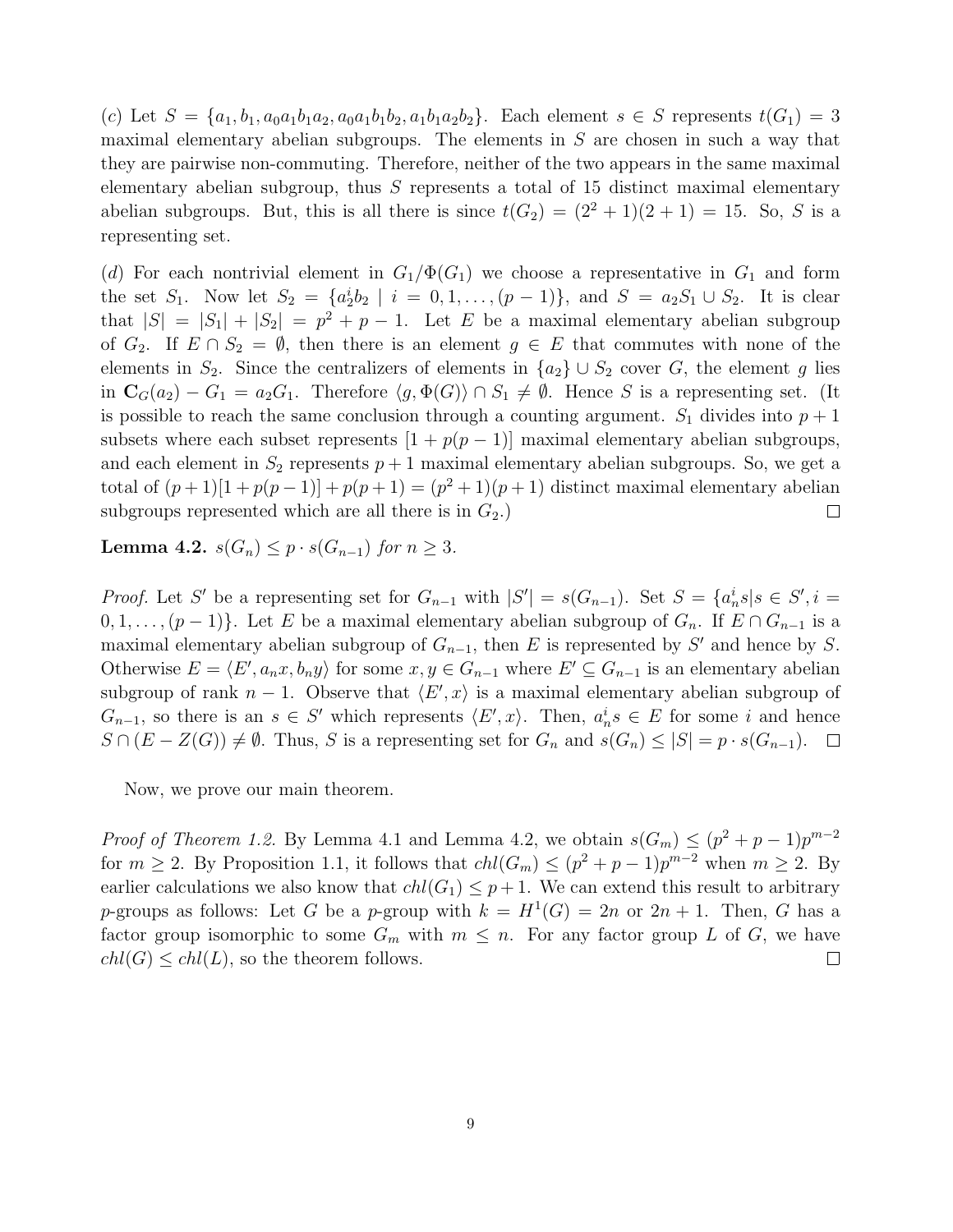# 5 Calculations for extra-special 2-groups of type (a)

In this section we compute the invariant  $s(G)$  for extra-special 2-groups of type (a) and obtain Theorem 1.3 as a corollary. Let  $G_n$  denote an extra-special 2-group of type  $(a)$  with  $\dim_{\mathbf{F}_2} H^1(G) = 2n$ . The number of maximal elementary abelian subgroups in  $G_n$  is calculated in Section 2 as

$$
t(G_n) = \prod_{i=1}^{n} (2^{i-1} + 1)
$$

and by Lemma 2.2, every noncentral element of order 2 is included in exactly  $t(G_{n-1})$  maximal elementary abelian subgroups. So, if  $S$  is a representing set, then it must have at least  $t(G_n)/t(G_{n-1}) = 2^{n-1} + 1$  elements. Thus,

Lemma 5.1.  $s(G_n) \geq 2^{n-1} + 1$ .

Observe that a set of noncentral elements of order 2 with  $|S| = 2^{n-1} + 1$  is a representing set if and only if every maximal elementary abelian subgroup includes only one element from S. The last statement is true if and only if the elements in S are pairwise non-commuting (such a set is called a non-commuting set.) We conclude:

**Lemma 5.2.** Let S be a set of elements of order 2 in  $G_n$  such that  $|S| = 2^{n-1} + 1$ . Then, S is a representing set if and only if S is a non-commuting set.

Now, the following is a easy consequence of these Lemmas:

Lemma 5.3.  $s(G_n) = 2^{n-1} + 1$  for  $n \leq 4$ .

*Proof.* Let  $\{a_1, b_1, \ldots, a_n, b_n\}$  be a generating set as described in Section 2. By previous lemmas, it is enough to find a subset  $S_n \subseteq G_n$  of order  $2^{n-1} + 1$  such that  $S_n$  is a set of pairwise non-commuting elements of order 2. Let

$$
S_1 = \{a_1, b_1\}, \quad S_2 = \{a_1, b_1, a_1b_1a_2b_2\}, \quad S_3 = \{a_1, b_1, a_1b_1a_2a_3b_3, a_1b_1b_2a_3b_3, a_1b_1a_2b_2\},
$$

$$
S_4 = \{a_1, b_1, a_1b_1a_2a_4b_4, a_1b_1b_2a_4b_4, a_1b_1a_2b_2a_3, a_1b_1a_2b_2b_3, a_1b_1a_3b_3a_4, a_1b_1a_3b_3b_4, a_1b_1a_2b_2a_3b_3a_4b_4\}.
$$

It is straight forward to check that for all  $i$ , all the elements in  $S_i$  are of order 2 and pairwise non-commuting.  $\Box$ 

Unfortunately, the equality  $s(G_n) = 2^{n-1} + 1$  does not hold in general. This is because in general the orders of non-commuting sets in  $G_n$  are much smaller than  $2^{n-1} + 1$ . Let  $nc(G)$ denote the order of largest non-commuting set in G. The following calculation was originally done by Marty Isaacs (See [11]):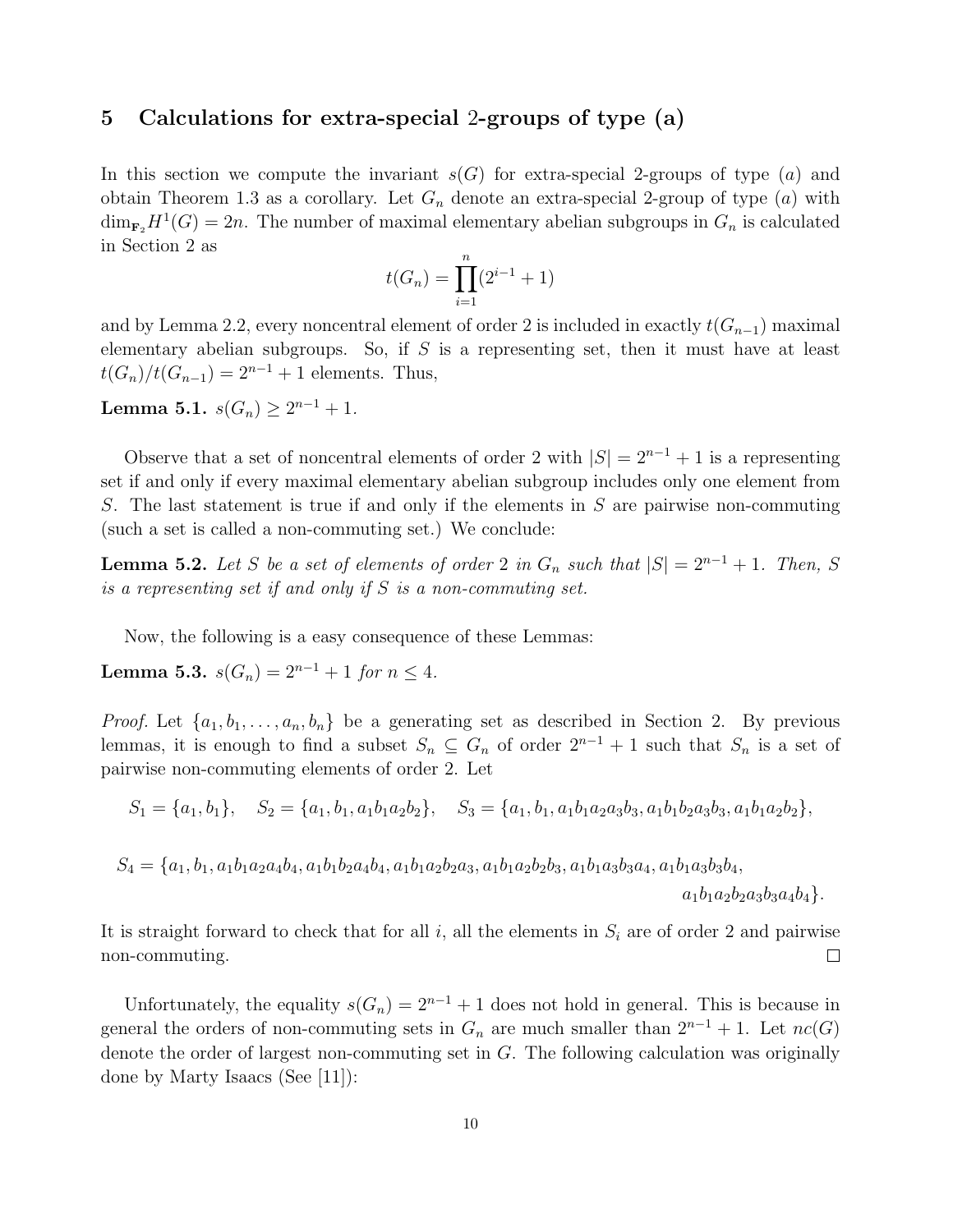**Lemma 5.4.** If G is an extra-special 2-group of order  $2^{2n+1}$ , then  $nc(G) = 2n + 1$ .

*Proof.* It is easy to see that there is a non-commuting set of order  $2n + 1$  defined inductively by letting  $X_n = \{a_n\} \cup \{b_n\} \cup a_n b_n X_{n-1}$  and  $X_1 = \{a_1, b_1, a_1 b_1\}$ . Now we will show that one can not find a non-commuting set larger than this. Let  $X$  be a set of pairwise non-commuting elements in  $G_n$ . Take two elements x and y in X. Observe that the rest of the elements in X should lie in the coset  $xyC_G(\langle x, y \rangle)$ . Since  $C_G(\langle x, y \rangle)$  is an extra-special group of order  $2^{2n-1}$ , by induction  $|X| - 2 \le 2n - 1$  and hence  $|X| \le 2n + 1$ . We conclude that  $nc(G) = 2n + 1$ .  $\Box$ 

Lemma 5.5.  $2^{n-1} + 1 < s(G_n) \leq 2^{n-1} + 2^{n-4}$  for every  $n \geq 5$ .

*Proof.* When  $n \ge 5$ , we have  $2n + 1 < 2^{n-1} + 1$ . So, by the above lemmas,  $2^{n-1} + 1 < s(G_n)$ . The second inequality follows from Lemma 5.3 and Lemma 4.2.  $\Box$ 

As stated in Theorem 1.3, we claim that  $s(G_n) = 2^{n-1} + 2^{n-4}$  when  $n \ge 5$ . For the proof we need the following:

**Lemma 5.6.** Let S be a representing set for  $G_n$  with minimum order. Then, for every  $s \in S$ , there exist at least  $2^{n-1}$  elements in S that do not commute with s, i.e.,

$$
|S - \mathbf{C}_S(s)| \ge 2^{n-1} \quad \text{for every} \quad s \in S.
$$

*Proof.* Take an element  $s \in S$ . Observe that there exists a maximal elementary abelian subgroup  $E \subseteq G_n$  such that  $E \cap S = \{s\}$ . Because, otherwise  $S - \{s\}$  is a representing set with smaller order, contradicting the assumption that  $S$  is a representing set with minimum order. Consider the set  $\{E'_1, \ldots, E'_m\}$  of index 2 subgroups of E that include the center of  $G_n$ , but do not include the element s. An easy calculation shows that there are exactly  $(2^{n} - 1) - (2^{n-1} - 1) = 2^{n-1}$  such subgroups, so  $m = 2^{n-1}$ . Each  $E'_{i}$  is included in 2 maximal elementary abelian subgroups one of which is  $E$ . For each  $E'_{i}$  we call the other maximal elementary abelian subgroup  $E_i$ . Since  $E_i \cap S \neq \emptyset$ , for each i there is an element  $s_i \in S$ such that  $s_i \in E_i - E'_i$ . If  $s_i = s_j$  for some  $i \neq j$ , then  $s_i$  commutes with both  $E'_i$  and  $E'_j$ , and hence commutes with  $E_i E_j = E$ . Then,  $s_i \in E \cap E_i = E'_i$  which is in contradiction with  $E'_i \cap S = \emptyset$ . So, the s<sub>i</sub>'s are distinct. Finally, if for some i the element s<sub>i</sub> commutes with s, then  $s_i$  commutes with  $\langle E_i, s \rangle = E$ , and hence  $s_i \in E \cap E_i = E'_i$ . This again leads to a contadiction, so for each i,  $s_i$  does not commute with  $s \in S$ . Hence the proof of the lemma is  $\Box$ complete.

For the proof of the claim  $s(G_n) = 2^{n-1} + 2^{n-4}$  for  $n \geq 5$ , it remains to show that if S is a representing set, then there exists an element  $s \in S$  such that s commutes with at least  $2^{n-4}$ elements in S, i.e.  $|\mathbf{C}_S(s)| \geq 2^{n-4}$ . For this we need a stronger version of the above lemma: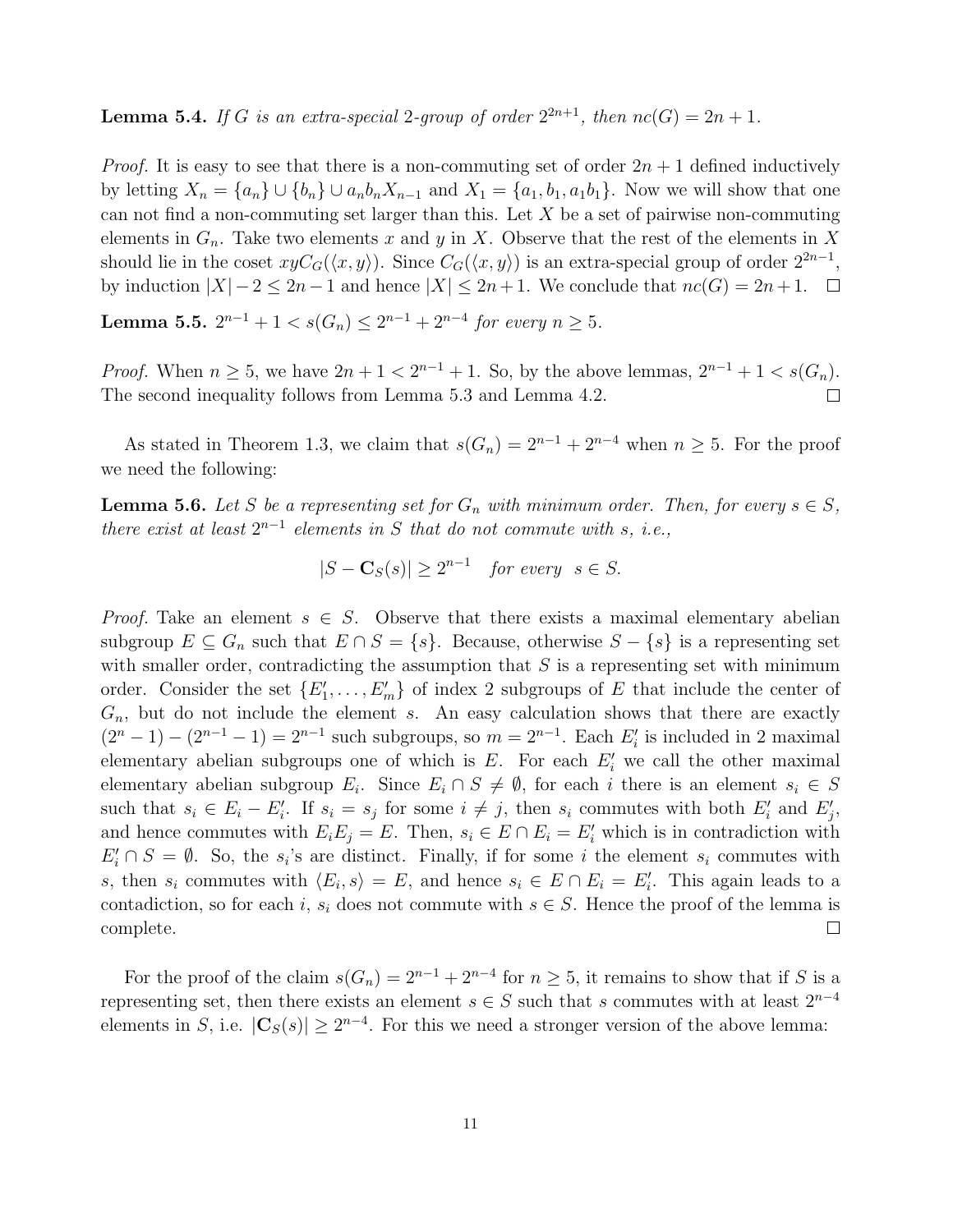**Lemma 5.7.** Let S be a representing set for  $G_n$  with minimum order and let g be a noncentral element G which is not included in S. Suppose further that there exists a maximal elementary abelian subgroup  $E \subseteq G_n$  such that  $g \in E$  and  $S \cap E = \{s\}$ . Then, there exist at least  $2^{n-2}$  elements in S that do not commute with g.

*Proof.* The proof is similar to the proof of Lemma 5.6. In this case we take the set  $\{E'_1, \ldots, E'_m\}$ as the set of index 2 subgroups of  $E$  that include the center and the element  $gs$ , but do not include s. Counting such subgroups we find that  $m = 2^{n-2}$ . Observe that the elements  $s_1, \ldots, s_m$ , chosen as in the proof of Lemma 5.6, will commute with gs, but they will not commute with  $s$ , hence will not commute with  $q$ .  $\Box$ 

**Lemma 5.8.** If S is a representing set for  $G_n$ , then there is an element  $s \in S$  such that

$$
|\mathbf{C}_S(s)| \ge 2^{n-4}.
$$

*Proof.* The lemma is true for  $n \leq 4$ , so assume  $n \geq 5$ . Since  $2n + 1 < 2^{n-1} + 1 < |S|$  for  $n \geq 5$ , there exist  $a, b \in S$  such that  $[a, b] = 1$ . Without loss of generality we can assume S is a representing set with minimum order. Then by Lemma 5.6, we have  $|S - \mathbf{C}_S(a)| \geq 2^{n-1}$ . If  $|\mathbf{C}_S(b)| \ge 2^{n-4}$ , then we are done. So, assume  $|\mathbf{C}_S(b)| < 2^{n-4}$ . Since the commutator subgroup of  $G_n$  is isomorphic to  $\mathbb{Z}/2$ , every element in G commutes with a, b or ab. Therefore  $C_S(a) \cup C_S(b) \cup C_S(ab) = S$ . Hence  $|C_S(ab)| > 2^{n-1} - 2^{n-4} > 2^{n-4}$ . If  $ab \in S$  then we are done. So, assume  $ab \notin S$ .

If there exists a maximal elementary abelian subgroup  $E \subseteq G_n$  such that  $ab \in E$  and  $|E \cap E|$ S|=1, then by Lemma 5.7, we have  $|S - \mathbf{C}_S(ab)| \geq 2^{n-2}$ , which implies either  $|\mathbf{C}_S(a)| \geq 2^{n-3}$ or  $|\mathbf{C}_S(b)| \ge 2^{n-3}$ , hence the lemma will be true. So, assume contrary that for every maximal elementary abelian subgroup  $E \subseteq G$  that includes the element ab, we have  $|S \cap E| \ge 2$ . Now we consider the following cases:

Case 1: Suppose that there exists an element  $s \in S$  such that abs  $\notin S$ . Let  $E_3$  be the subgroup generated by the elements ab and s, and the central element  $c \in G_n$ . Let  $\mathcal{E}_3$  denote the set of maximal elementary abelian subgroups in  $G_n$  that include  $E_3$ . By minimality of S, we have  $S \cap cS = \emptyset$ , and by the above assumption  $abs \notin S$ . So,  $E_3 \cap S = \{s\}$ . By Lemma 2.2,  $E_3$  is included in  $t(G_{n-2})$  maximal elementary abelian subgroups, i.e.,  $|\mathcal{E}_3| = t(G_{n-2})$ . Recall that for every maximal elementary abelian subgroup E, we have  $|E \cap S| \geq 2$ . So, for every  $E \in \mathcal{E}_3$ , we have  $E \cap (S - \{s\}) \neq \emptyset$ . Note that an element  $s' \in S - \{s\}$  is included in  $t(G_{n-3})$ maximal elementary abelian subgroups in  $\mathcal{E}_3$ . So, there are at least  $t(G_{n-2})/t(G_{n-3}) = 2^{n-3}+1$ elements in  $S - \{s\}$  which are included in a maximal elementary abelian subgroup  $E \in \mathcal{E}_3$ . Since each of these elements will commute with s, we conclude that  $|\mathbf{C}_S(s)| \geq 2^{n-3}+2 \geq 2^{n-4}$ .

Case 2: Suppose that for every  $s \in \mathbf{C}_S(ab)$ , abs  $\in S$ , and there exists an element  $x \in S$ such that  $[x, ab] \neq 1$ . Then, x commutes with either s or abs for every  $s \in S$ . Since  $\mathbf{C}_{S}(ab)$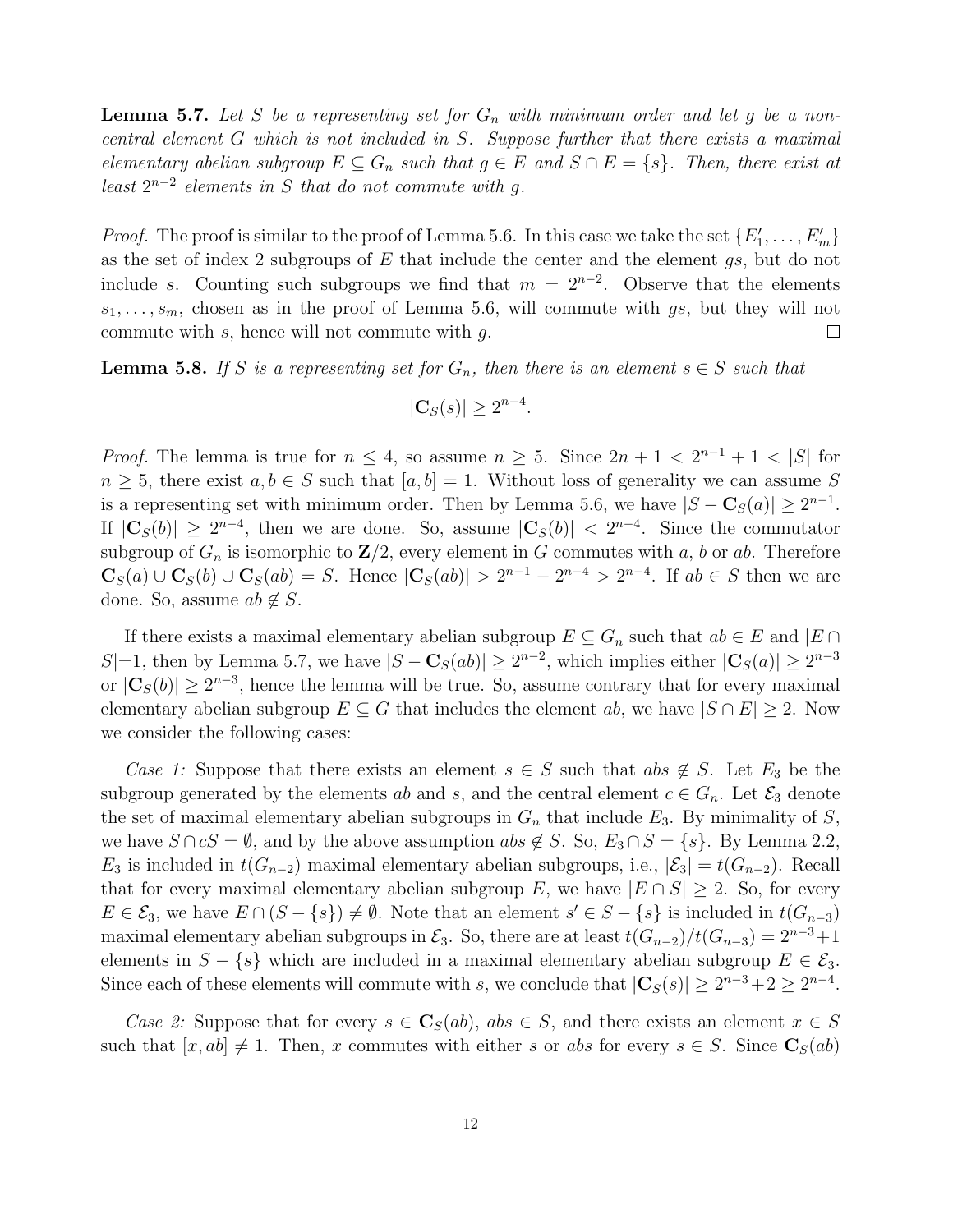can be written as disjoint union of X and  $abX$  for some  $X \subseteq S$ , we obtain

$$
|\mathbf{C}_S(x)| \ge |\mathbf{C}_S(ab)|/2 > 2^{n-2} - 2^{n-5} > 2^{n-4}.
$$

Case 3: Finally, we assume that for every  $s \in \mathbf{C}_S(ab)$ ,  $abs \in S$ , and  $S \subseteq \mathbf{C}_S(ab)$ . Take an element  $x \in G_n$  of order 2 such that  $[ab, x] \neq 1$ . Let  $H \subseteq G_n$  be the centralizer of  $\langle ab, x \rangle$ . Subgroup H is isomorphic to  $G_{n-1}$  and  $\mathbf{C}_G(ab)$  is a disjoint union of H and abH. So,  $S \subseteq \mathbf{C}_G(ab)$  can be written as a disjoint union  $(S \cap H) \sqcup (S \cap abH)$ . Since  $S = abS$ , we have  $S \cap H = abS \cap H$ , and hence  $ab(S \cap H) = S \cap abH$ . So,  $S = S' \sqcup abS'$  where  $S' = S \cap H \subseteq H$ .

Now, we claim that  $S' \subset H$  is a representing set for H. Let E' be a maximal elementary abelian subgroup of H. Then,  $E = \langle E', ab \rangle$  is a maximal elementary abelian subgroup for  $G_n$ , and hence  $E \cap S \neq \emptyset$ . Since  $E = E' \sqcup abE'$ , we have

$$
E \cap S = (E' \sqcup abE') \cap (S' \sqcup abS') = (E' \cap S') \sqcup ab(E' \cap S').
$$

Thus  $E' \cap S' \neq \emptyset$ . Therefore, S' is a representing set for H. By induction there is an element  $s' \in S'$  such that  $|\mathbf{C}_{S'}(s')| \geq 2^{n-5}$ . Since  $|\mathbf{C}_{S}(s')| = 2 |\mathbf{C}_{S'}(s')|$ , we obtain that  $|\mathbf{C}_{S}(s')| \geq 2^{n-4}$ for  $s' \in S$ .

Since we have considered all the possible cases, the proof of the lemma is complete.  $\Box$ 

*Proof of Theorem 1.3.* By Lemma 1.1, we have  $s(G_n) = ch l(G_n)$ , so it is enough to prove the theorem for  $s(G_n)$ . By Lemma 5.3, we know  $s(G_n) = 2^{n-1} + 1$  for all  $n \leq 4$ , and by Lemma 5.5, we have  $2^{n-1} + 1 < s(G_n) \leq 2^{n-1} + 2^{n-4}$  for all  $n \geq 5$ . Finally, Lemma 5.6 and Lemma 5.8 imply that  $s(G_n) \geq 2^{n-1} + 2^{n-4}$ . So, the proof is complete.  $\Box$ 

## 6 Calculations for other types of extra-special 2-groups

The arguments used in the previous section can easily be extended to other types of extraspecial 2-groups to calculate  $s(G)$  for these groups. In fact  $s(G)$  corresponds to an invariant in combinatorial algebra and the case of type  $(b)$  has already been calculated by Klaus Metsch [8]. We explain here briefly the relation between representing sets and the sets which are called sets closest to ovoids.

Let  $PG(n, q)$  denote the projective space of  $(n + 1)$ -dimensional vector space over  $\mathbf{F}_q$ , the finite field of q-elements. A non-singular quadric in  $PG(n, q)$  is the variety  $V(F)$  of a non-singular quadratic form

$$
F = \sum_{i=0}^{n} a_i x_i^2 + \sum_{i < j} a_{ij} x_i x_j.
$$

Projective linear group  $PGL(n + 1, q)$  acts on non-singular quadrics and under this action there is one orbit when  $n$  is even, and there are two orbits when  $n$  is odd. The following are the orbit representatives for these orbits: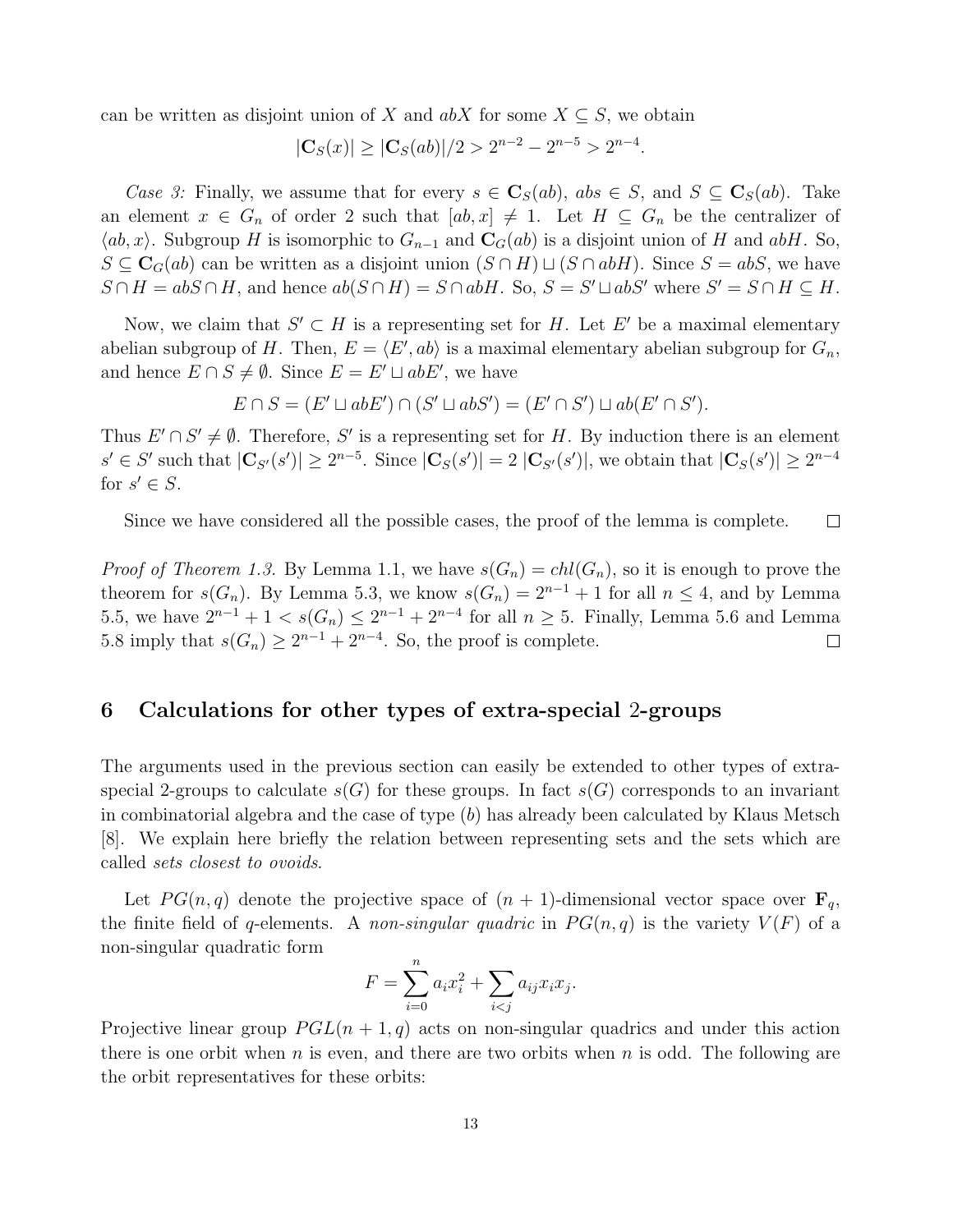|                    | -for $n = 2m + 1$ , $Q^+(2m + 1, q) = V(x_0x_1 + x_2x_3 + \cdots + x_{2m}x_{2m+1})$ , hyperbolic; |
|--------------------|---------------------------------------------------------------------------------------------------|
|                    | $Q^{-}(2m+1,q) = \mathbb{V}(f(x_0,x_1) + x_2x_3 + \cdots + x_{2m}x_{2m+1}),$ elliptic;            |
| $-$ for $n = 2m$ , | $Q(2m,q) = \mathbb{V}(x_0^2 + x_1x_2 + \cdots + x_{2m-1}x_{2m})$ , parabolic;                     |

where f is irreducible over  $\mathbf{F}_q$ .

An *ovoid* of a quadric Q is defined as the set of points of the quadric which intersect every maximal subspace of the quadric in exactly one point. The existence of ovoids in a given quadric has been studied extensively by many combinatorial algebraists (See [5] for a survey of known results.) In conjuction with this study, Klaus Metsch [8] introduced the concept of a set closest to ovoids which are defined as a set of points on the quadric that intersects every maximal subspace in the quadric at at least one point. He also calculated the minimal cardinality of such sets in the elliptic quadric  $Q^-(2m+1, q)$  as  $q^{m+1} + q^{m-1}$ .

Lets define  $s(Q)$  as the minimal cardinality of a set of points in Q such that it includes at least one point from every maximal subspace of Q. Observe that given a extra-special 2-group G of order  $2^{n+1}$  which does not split as  $G \cong G_0 \times Z/2$ , there is a corresponding non-singular quadric in  $PG(n, 2)$ , and representing sets in G correspond to the sets closest to ovoids. Hence,  $s(G_m) = s(Q^+(2m-1,2)), s(G_m) = s(Q^-(2m-1,2)),$  and  $s(G_m) = s(Q(2m,2))$  respectively in the case of  $(a)$ ,  $(b)$  and  $(c)$ . So, the calculations in the previous section give the following:

**Proposition 6.1.** The quadric  $Q = Q^+(2m+1, 2)$  has an ovoid for  $m \leq 3$ , i.e.,  $s(Q) = 2^m + 1$ for  $m \leq 3$ . For  $m \geq 3$ , we have  $s(Q^+(2m+1,2)) = 2^m + 2^{m-3}$ .

On the other hand from K. Metsch's calculation we obtain [8]:

**Proposition 6.2.** If  $G_n$  is an extra-special 2-group of type (b) such that  $|G_n| = 2^{2n+1}$ , then  $s(G_n) = 2^n + 2^{n-2}$  for  $n \ge 2$ .

To complete the calculations for extra-special 2-groups (or quadrics in  $PG(n, 2)$ ), we include the following calculation:

**Proposition 6.3.** If  $G_n$  is an extra-special 2-group of type (c) such that  $|G_n| = 2^{2n+2}$ , then

$$
s(G_n) = \begin{cases} 2^n + 1 & \text{if } n \le 2, \\ 2^n + 2^{n-2} & \text{if } n \ge 3. \end{cases}
$$

As a consequence we obtain:

Corollary 6.4. The quadric  $Q = Q(2m, 2)$  has an ovoid for  $m \le 2$ , i.e.,  $s(Q) = 2<sup>m</sup> + 1$  for  $m \leq 2$ . For  $m \geq 3$ , we have  $s(Q) = 2^m + 2^{m-2}$ .

*Proof of Proposition 6.3.* Let  $G_n$  be as in the proposition, and let  $\{a_0, a_1, b_1, \ldots, a_n, b_n\}$  be a basis as in Section 2. It is clear that the sets

$$
S_1 = \{a_1, b_1, a_0a_1b_1\},\
$$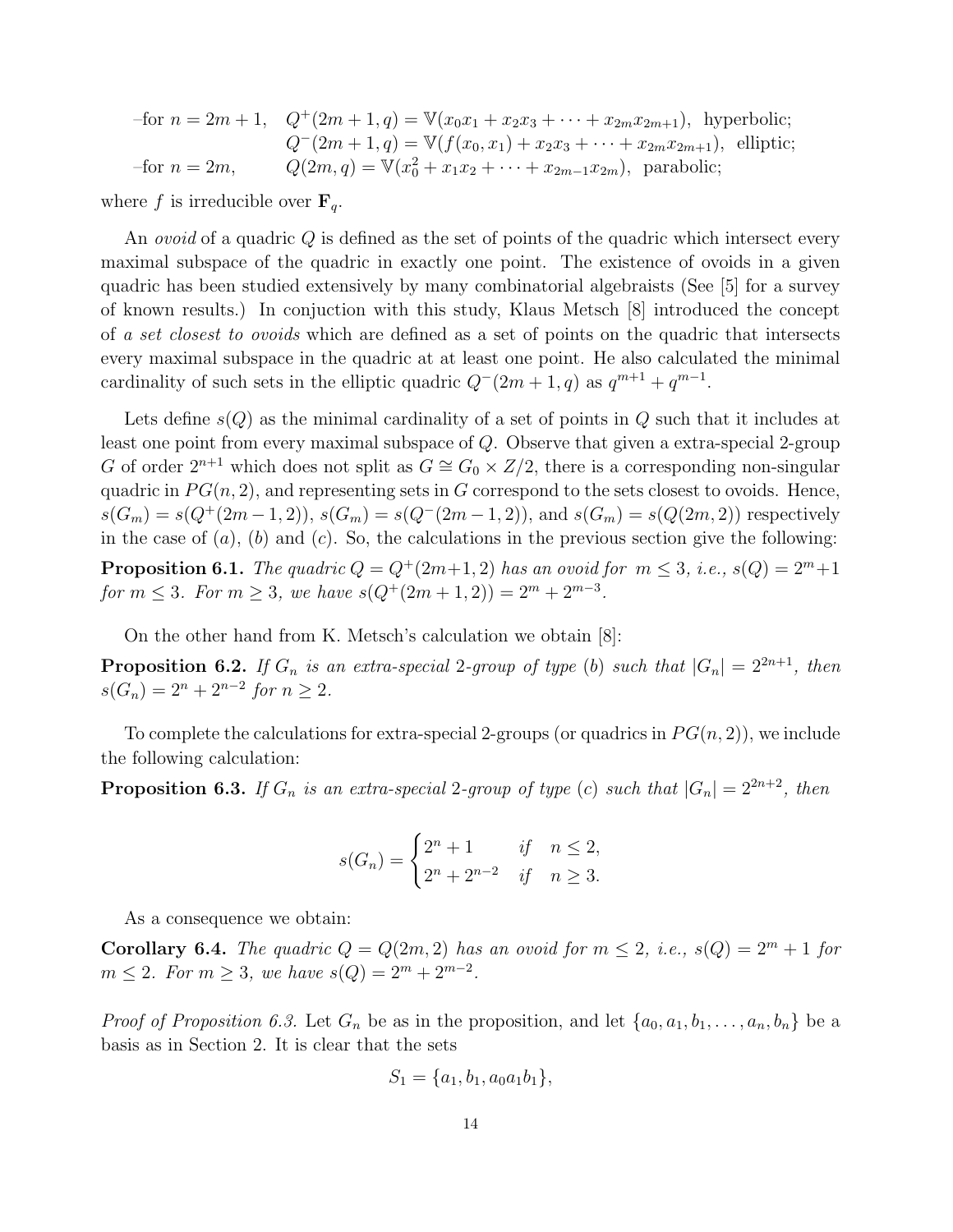#### $S_2 = \{a_1, b_1, a_0a_1b_1a_2, a_0a_1b_1b_2, a_1b_1a_2b_2\}$

are pairwise non-commuting sets formed by elements of order 2 in  $G_1$  and  $G_2$  respectively. Since  $t(G_n)/t(G_{n-1}) = 2^n + 1$ , the set  $S_i$  is a representing set for  $G_i$  for  $i = 1, 2$ . By Lemma 5.4, there are no pairwise non-commuting sets of order  $2^n + 1$  when  $n \geq 3$ , so  $s(G_n) > 2^n + 1$ for  $n \geq 3$ . By Lemma 4.2, we also know  $s(G_n) \leq 2^n + 2^{n-2}$ . Now, let S be a representing set of minimal order. We will show that  $|S| \geq 2^n + 2^{n-2}$ . This will complete the proof of the proposition.

The argument in Lemma 5.6 can be repeated easily for this case. Since index 2 subgroups of a maximal elementary abelian groups are included in 3 maximal elementary abelian subgroups, we find  $|S - \mathbf{C}_S(s)| \geq 2^n$  for every  $s \in S$ . Now, we will show inductively that there is an  $s \in S$ such that  $|\mathbf{C}_S(s)| \geq 2^{n-2}$ . Take  $a, b \in S$  such that  $[a, b] \neq 1$ . We assume  $|\mathbf{C}_S(a)| < 2^{n-2}$ , because otherwise we are done. This gives  $|\mathbf{C}_S(a_0ab)| > 2^n - 2^{n-2} = 2^{n-1} + 2^{n-2}$ . So, we can also assume  $a_0ab \notin S$ .

If there exists a maximal elementary abelian subgroup  $E \subseteq G_n$  such that  $a_0ab \in E$  and  $|E \cap S|=1$ , then by an argument similar to the one in Lemma 5.8, we have  $|S - \mathbf{C}_S(a_0ab)| \ge$  $2^{n-1}$ , which implies  $|\mathbf{C}_S(b)| \geq 2^{n-2}$ . So, assume contrary that for every maximal elementary abelian subgroup  $E \subseteq G$  that includes the element  $a_0ab$ , we have  $|S \cap E| \geq 2$ . Now we consider the following cases:

Case 1: Suppose that there exists an element  $s \in S$  such that  $a_0abs \notin S$ . Let  $E_3$  be the subgroup generated by the elements  $a_0ab$  and s, and the central element  $c \in G_n$ . Let  $\mathcal{E}_3$ denote the set of maximal elementary abelian subgroups in  $G_n$  that include  $E_3$ . By Lemma 2.2,  $|\mathcal{E}_3| = t(G_{n-2})$ . Since  $E_3 \cap S = \{s\}$ , and  $|E \cap S| \geq 2$  for every  $E \in \mathcal{E}_3$ , we have  $E \cap (S - \{s\}) \neq \emptyset$ . Note that an element  $s' \in S - \{s\}$  is included in  $t(G_{n-3})$  maximal elementary abelian subgroups in  $\mathcal{E}_3$ . So, there are at least  $t(G_{n-2})/t(G_{n-3}) = 2^{n-2}+1$  elements in  $S-\{s\}$  which are included in a maximal elementary abelian subgroup  $E \in \mathcal{E}_3$ . Since each of these elements will commute with s, we conclude that  $|\mathbf{C}_S(s)| \ge 2^{n-2} + 2 \ge 2^{n-2}$ .

Case 2: Suppose that for every  $s \in \mathbb{C}_S(a_0ab)$ ,  $abs \in S$ , and there exists an element  $x \in S$ such that  $[x, a_0ab] \neq 1$ . Then, x commutes with either s or  $a_0ab$ s for every  $s \in S$ . Since  $\mathbf{C}_S(a_0ab)$  can be written as disjoint union of X and  $a_0abX$  for some  $X \subseteq S$ , we obtain

$$
|\mathbf{C}_S(x)| \ge |\mathbf{C}_S(a_0ab)|/2 > (2^{n-1} + 2^{n-2})/2 > 2^{n-2}.
$$

Case 3: Finally, we assume that for every  $s \in \mathbf{C}_{S}(a_0ab)$   $a_0ab \in S$ , and  $S \subseteq \mathbf{C}_{S}(a_0ab)$ . Repeating the argument in the proof of Lemma 5.8, we obtain  $S = S' \sqcup a_0 ab S'$  for some  $S' \subseteq S$ such that S' is a representing set for a subgroup isomorphic to  $G_{n-1}$ . So, by induction we obtain  $|\mathbf{C}_S(s)| \geq 2^{n-2}$  for some  $s \in S$ .

 $\Box$ 

The proof of the proposition is complete.

15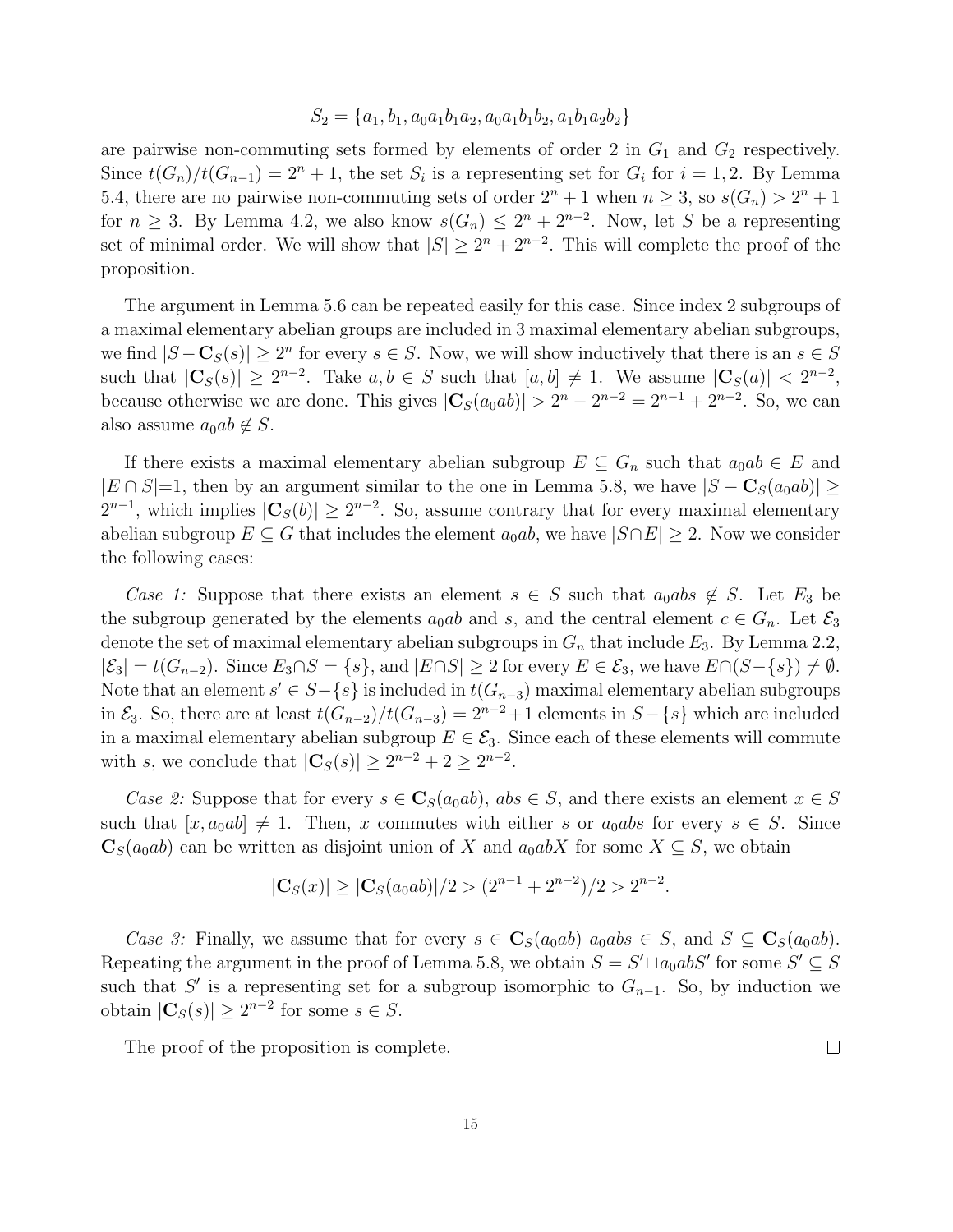## 7 Open Problems

We now would like to list some problems which we find interesting:

**Problem 7.1.** Show that the equality  $ch(G) = s(G)$  holds for all extra-special 2-groups.

Motivation for this problem is clear, since it will complete the calculation of cohomology lengths of extra-special 2-groups, and it will give the best possible upper bounds for cohomology lengths of 2-groups obtained by using extra-special factor groups.

For odd primes, we do know that  $ch(G) \leq p$  when G is an extra-special p-group of type (e) and (f), and we proved in this paper that if G is of type (d), then  $ch(G) = s(G)$ . So, for odd primes what remains is the following calculation:

**Problem 7.2.** Calculate  $s(G_n)$  in terms of p and n, when  $G_n$  is an extra-special p-group of type  $(d)$ .

As in the case of  $p = 2$ , for the calculation of  $s(G_n)$  for odd primes we need a good understanding of non-commuting structure of  $G_n$ . In particular, one would like to know how big the invariant  $nc(G_n)$  is:

**Problem 7.3.** Calculate  $nc(G_n)$  in terms of p and n for extra-special p-groups of order  $p^{2n+1}$ .

In a recent joint work with Jon Pakianathan [10], we study simplicial complexes associated with the non-commuting structure of a group. Although this study has many different aspects, we hope that it will also provide a good understanding of the invariant  $nc(G)$ , and it will eventually help us to solve some of these problems.

# References

- [1] A. Adem and R.J. Milgram, The cohomology of finite groups, Grundlehran der Math. Wissenschaften 309. Springer-Verlag, Berlin/New York 1994.
- [2] D. Benson, Representations and cohomology II, Cambridge Studies in Advanced Mathematics 31, Cambridge University Press, Cambridge.
- [3] N. Christofides, Graph theory, an algorithmic approach, Academic Press, 1975.
- [4] L. Evens, The cohomology of groups, Oxford Mathematical Monographs, Clarendon Press, 1991.
- [5] J.W.P. Hirshfeld and J.A. Thas, *General Galois Geometries*, Oxford Science Publications, Oxford, 1991.